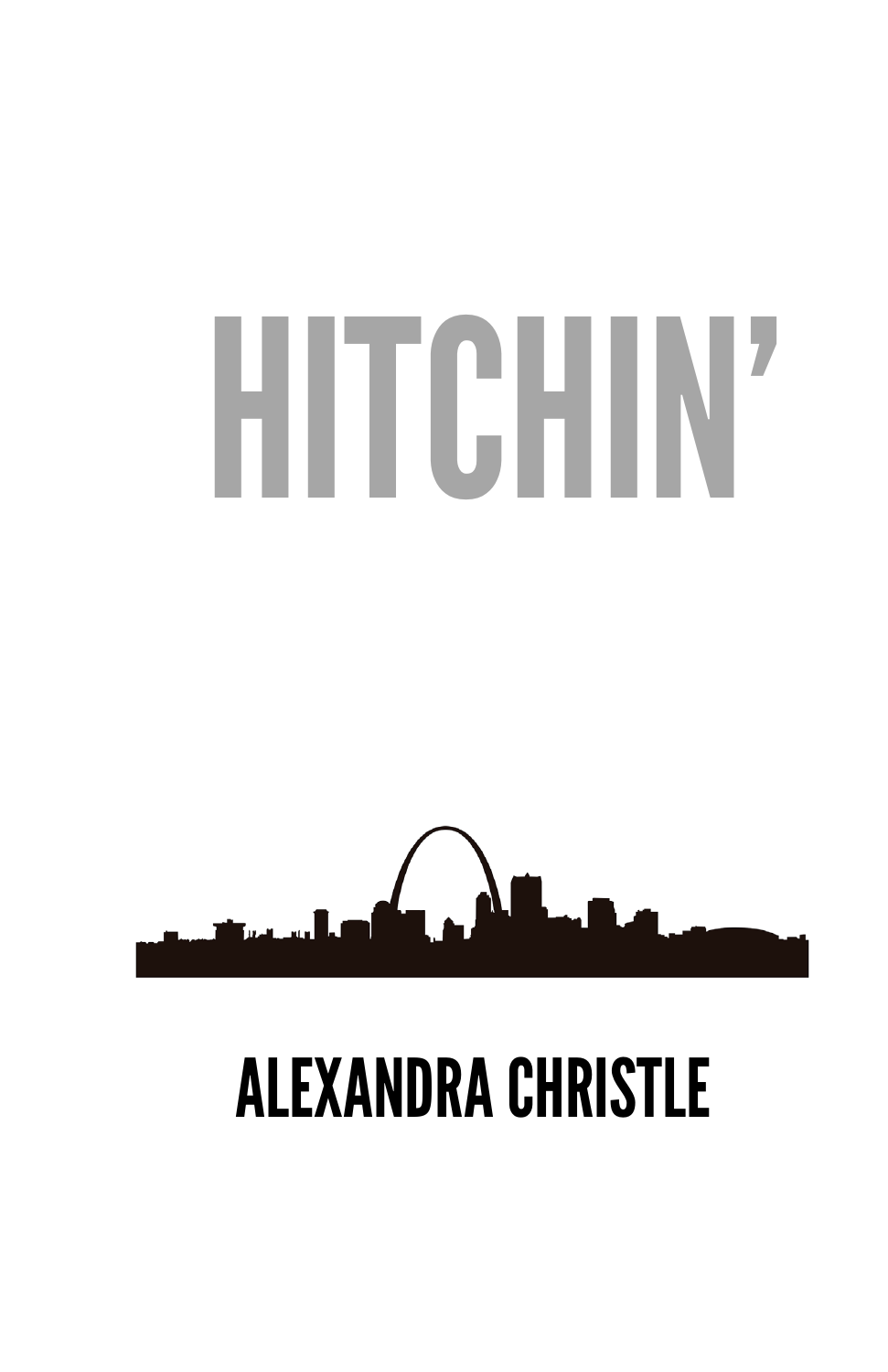Hitchin' Alexandra Christle Copyright © 2018, Alexandra Christle Cover Art by Danielle Fine Editing by Danielle Fine Interior formatting by Danielle Fine

This is a work of fiction. Names, characters, places, and incidents are products of the author's imagination or are used fictitiously and are not to be construed as real. Any resemblance to actual events, locales, organizations, or persons, living or dead, is entirely coincidental.

All rights reserved. Aside from brief quotations for media coverage and reviews, no part of this book may be reproduced or distributed in any form without the author's express written consent. Thank you for supporting authors and a diverse, creative culture by purchasing this book and complying with copyright laws.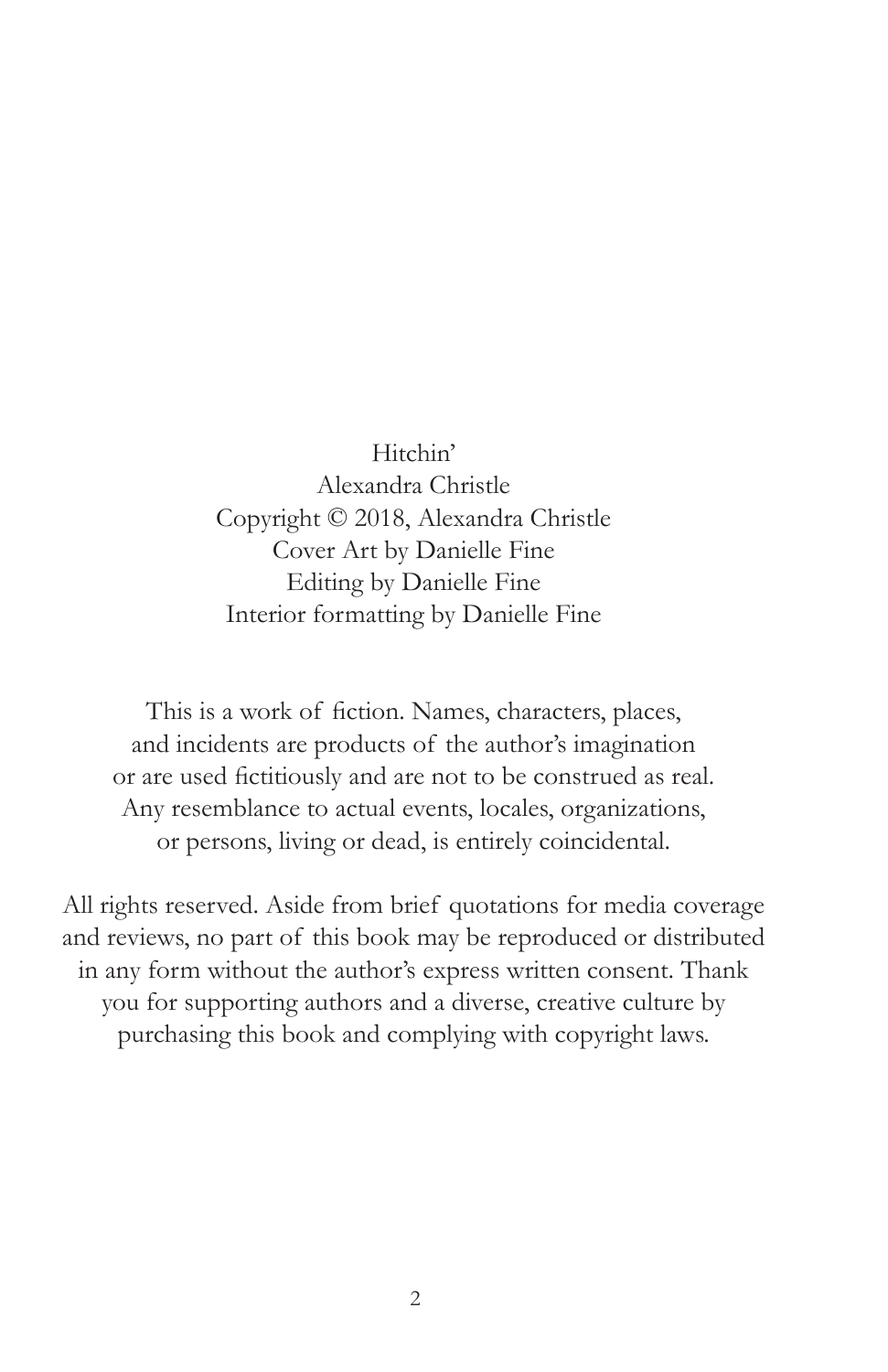For Bill A gifted photographer and friend.

In memory of William Frank Cavanaugh October 29, 1954 – July 4, 1981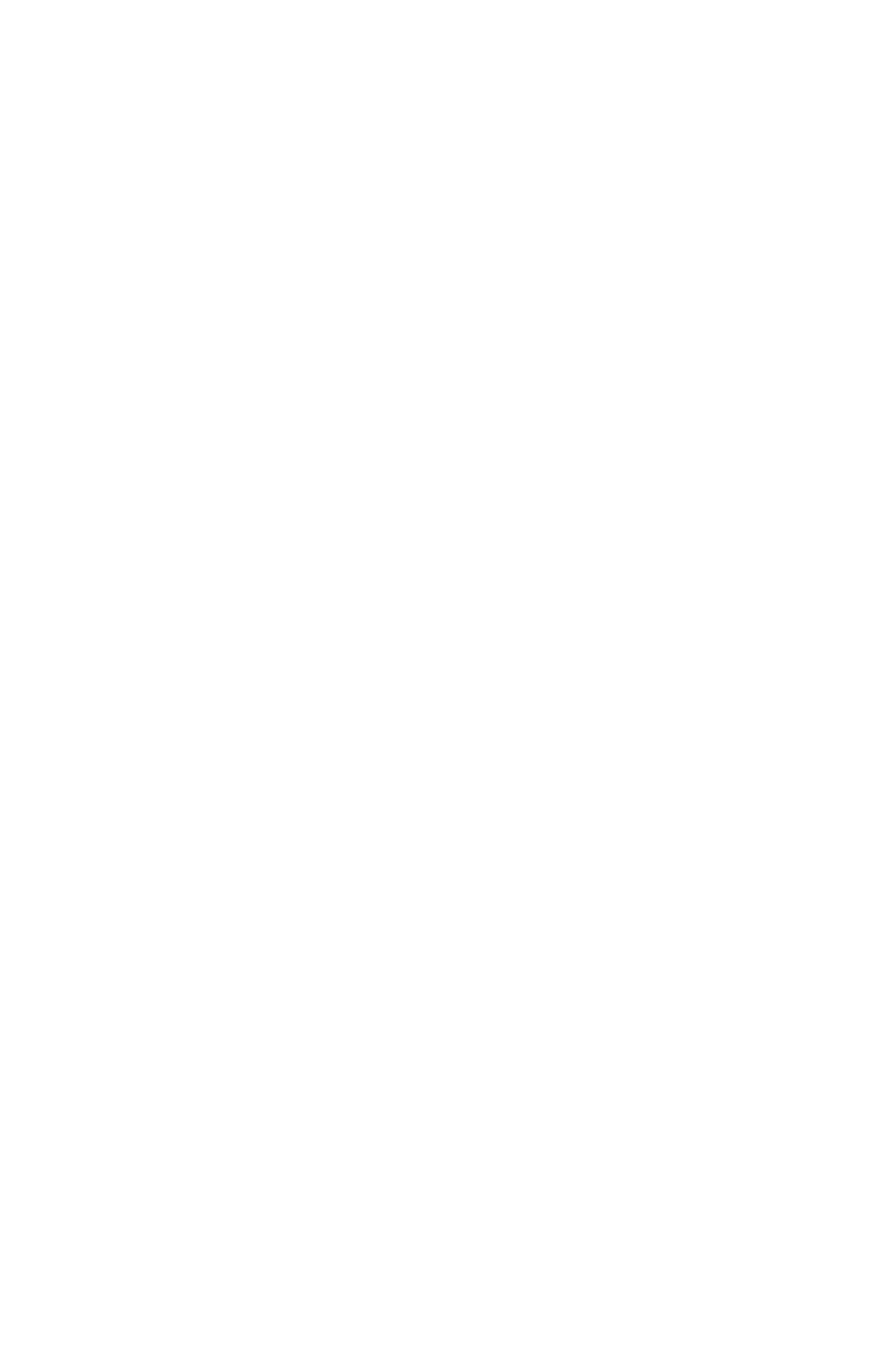## 1

#### *East St. Louis, December 1975*

nthony Scarlotti leaned against the thick, wooden door of an abandoned building, concealed in the shadows of the alcove.<br>He took a drag on his cigarette as the street's hushed emptiness stretched out, seducing him, seeking nthony Scarlotti leaned against the thick, wooden door of an abandoned building, concealed in the shadows of the alcove. He took a drag on his cigarette as the street's hushed emptiness vacuum. Across the road, a trash can tipped over with a crash, and he jerked, pressing deeper into the recess. A tin can tumbled and clinked along the cracked pavement, its echo perforating the quiet. Then a mangy dog, ribs protruding, straggled from an alley with a rotting bone in its mouth. The creature saw him and snarled, yellow teeth bared, and slinked off.

Tony tossed his cigarette butt in the gutter and shoved from the doorway. He had things to do. Nothing was going on here this afternoon. As he stepped toward the curb, a couple of buildings away, two of his gang acknowledged his presence with nods, but didn't approach.

In the distance, the deep rumble of a car engine broke the silence. A second later, a girl sprinted down the street at a full run. Tony slipped into the shadows.

#### *What the hell?*

No *chica* outside his ring ever wandered this neighborhood unless homeless or a whore—and no whore he'd ever seen could haul ass like that.

She dove into an alley and disappeared in the darkness. The deep rumble grew, and a Rolls Royce idled along the street before pausing at the alley, its driver peering into its depths. With the car running, the man opened the door and limped toward the narrow passage.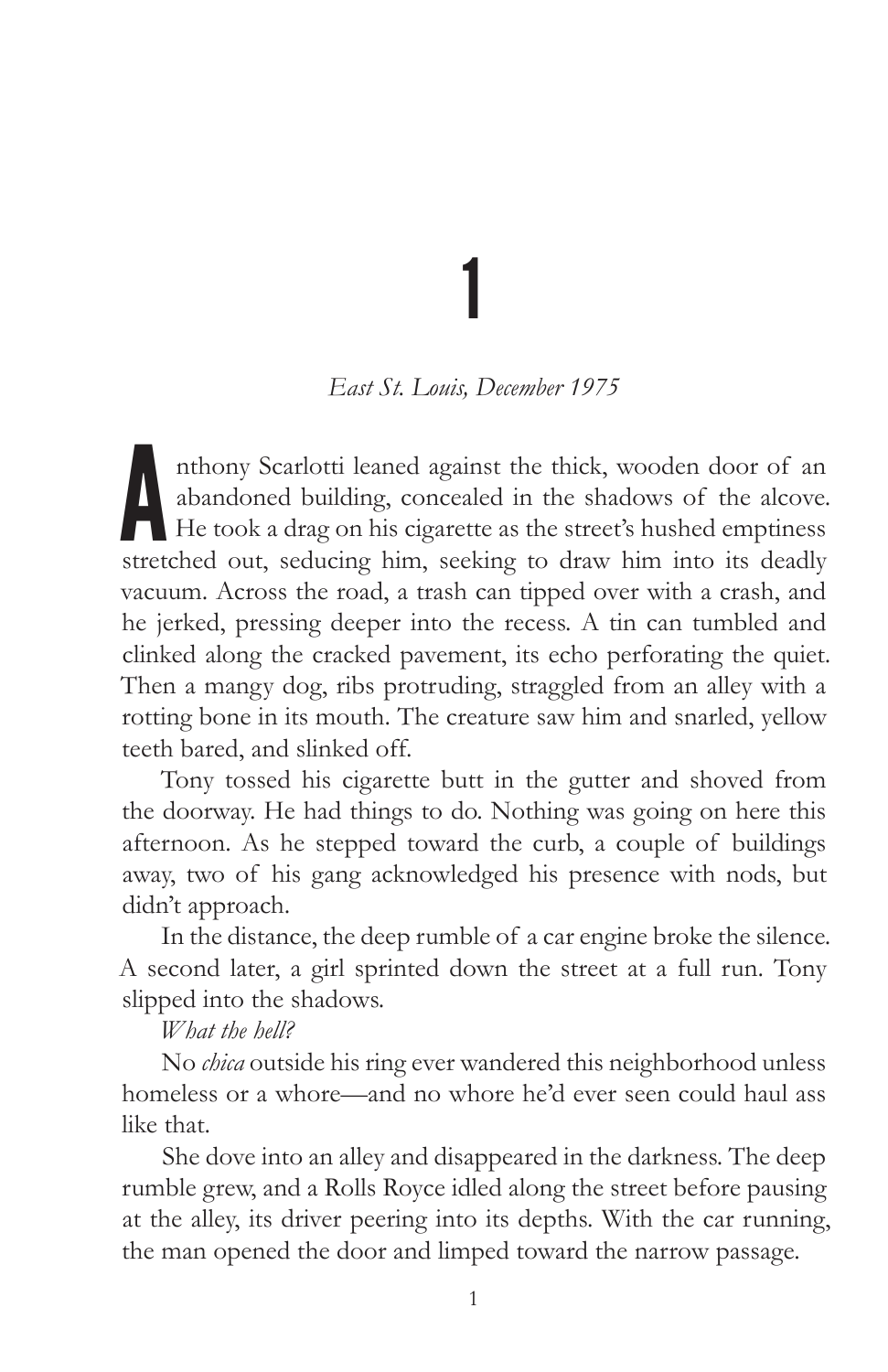#### Alexandra Christle

Tony pushed from the recess and let out a low whistle. Five others joined him, and they retreated around a corner. They didn't need to get sucked into a murder rap, or maybe worse, messing with some john rounding up a runaway.

After several seconds, the man exited the alley, crawled back into his car, and it rolled off, creeping down the block toward the river. Tony waited, the possibilities toying with his mind. That alley had no exit, but no sounds reached him to make him think the guy had wasted the babe. He held up his hand to keep his gang quiet. Then the girl stuck her head around the corner, hesitated, emerged and scanned the surroundings.

Tight jeans, no coat, no apparent personal belongings. She was either in trouble, or just trouble, period. A flick of his wrist, and his group advanced into the street.

Their movement caught her eye, and she froze. Focus forward, she ignored them, straightened her posture, held her head high, and started toward the river.

The boys taunted her. "Hey, *chica*! What you doin' out here?" Her pace picked up.

He arched an eyebrow and crossed his arms. She acted like she belonged on this street and had every right to be here. If women could have *cajones*, this girl would have an enviable set.

"Hey, white momma! We talkin' to you!"

She kept going. What was this girl doing in this neighborhood? He snapped his fingers, and in a blink, his gang surrounded her.

"We asked what you doin' here, bitch," one of them said.

Her posture stiffened. "I'm going to the river."

"Why you wanna do that? Dontcha like it here?" The comment brought sniggers.

"My boyfriend is down there. We had a fight, and I took a walk. I'm going back. If I don't show up in a few minutes, he's going to come looking for me."

No sniggers this time—only outright laughter.

"Shut up." Tony took charge—they'd had their fun. He moved to the front of the group and let his gaze drift over her. Tangled dark red hair, torn shirt, a thin film of dirt coated her skin and clothes. Damned street urchin. If this girl was legal age, it couldn't be by more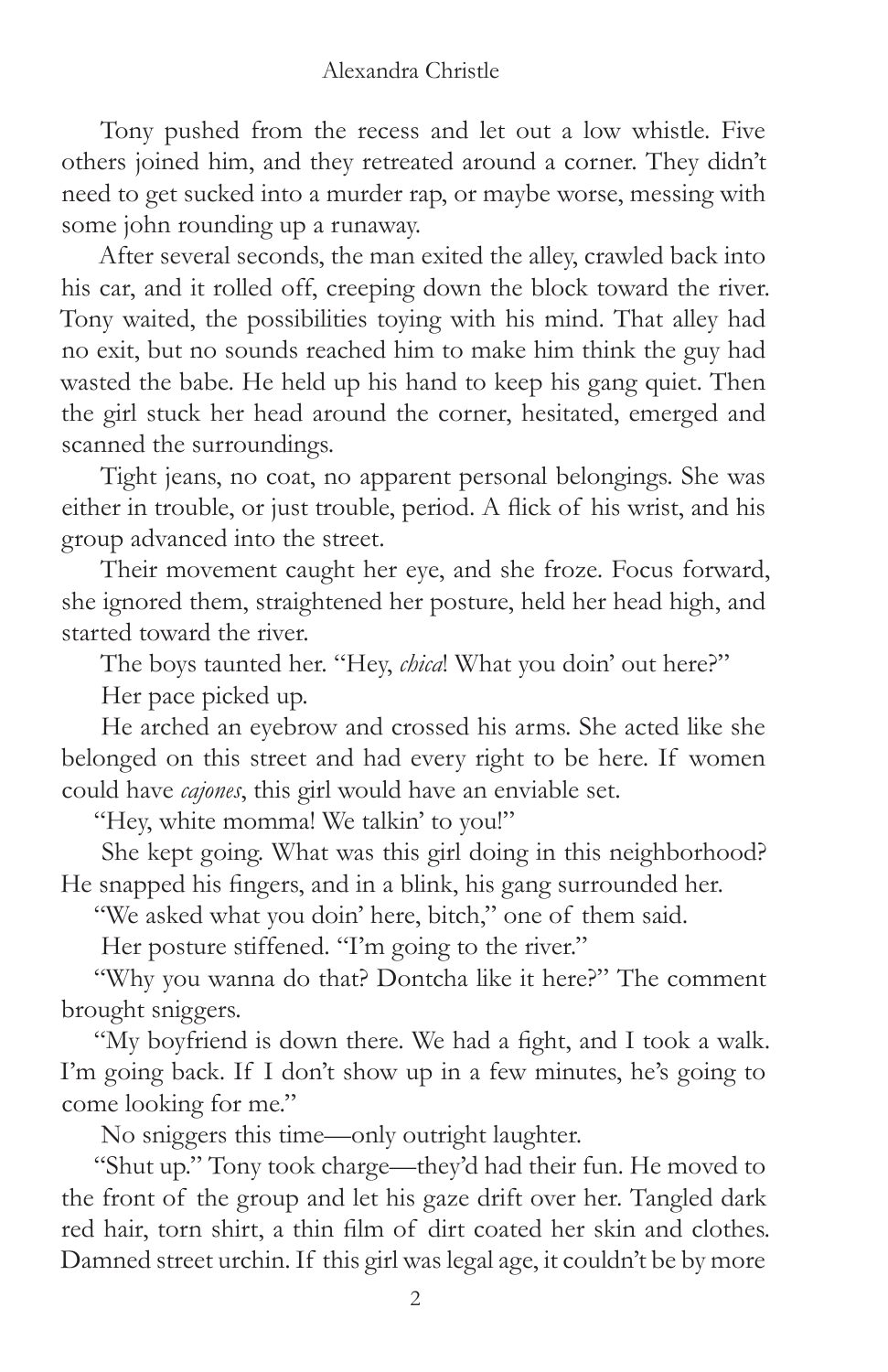than an inch. "Don't nobody go walking these streets. 'Specially not no little white girls." He stepped up until he stood inches from her. "You hookin'?"

Terror flashed across her gray eyes, but her voice remained firm. "No. I'm not a hooker. I told you, I'm going back to my boyfriend."

He had to give her credit. The little babe had some grit. "You a long way from the river, *chica*. You two musta had some hellacious fight." He fingered the tattered seam of her shirt while the others grunted in agreement.

She wrenched her shoulder away from his hand and tried to push her way out of the group, but they tightened the circle and began to close in.

One of them stretched his arm toward her when someone yelled, "Cops!"

"Split!"

They skittered like cockroaches. Tony pitched a glance at the *chica*. As tough as she pretended to be, this kid didn't have a chance out here. He yanked her arm and dragged her along with him.

A squad car screeched to a halt, and two police officers scrambled out as he and his captive rounded the corner. The men's voices filtered down the street. "I'll get Tony—you go after the others!"

He picked up his pace. The girl was slowing him down. He dashed into an alley and jerked open a door, threw her into darkness and crowded in after her, slamming and bolting the door behind him.

He pressed her against a wall, his hands on her shoulders, leaning into her. She started to speak, and he clamped his hand over her mouth, whispered in her ear. "Make a sound and you're dead." At this point, threats, however empty, were his best option to keep her quiet. Seconds later, someone rattled the door handle.

Voices penetrated the walls. "I lost those kids again, damn it. They're slippery as wet slate. What happened to Tony and the girl?"

"Hell if I know. They came down here and disappeared. Must've jumped the fence. Jesus, that kid is slick." A deep thud vibrated as one of the men banged his fist against the door. "Screw it. Let's get out of here."

The girl wiggled, her breath strained through his fingers. He moved his hand from her face—he didn't want the damned kid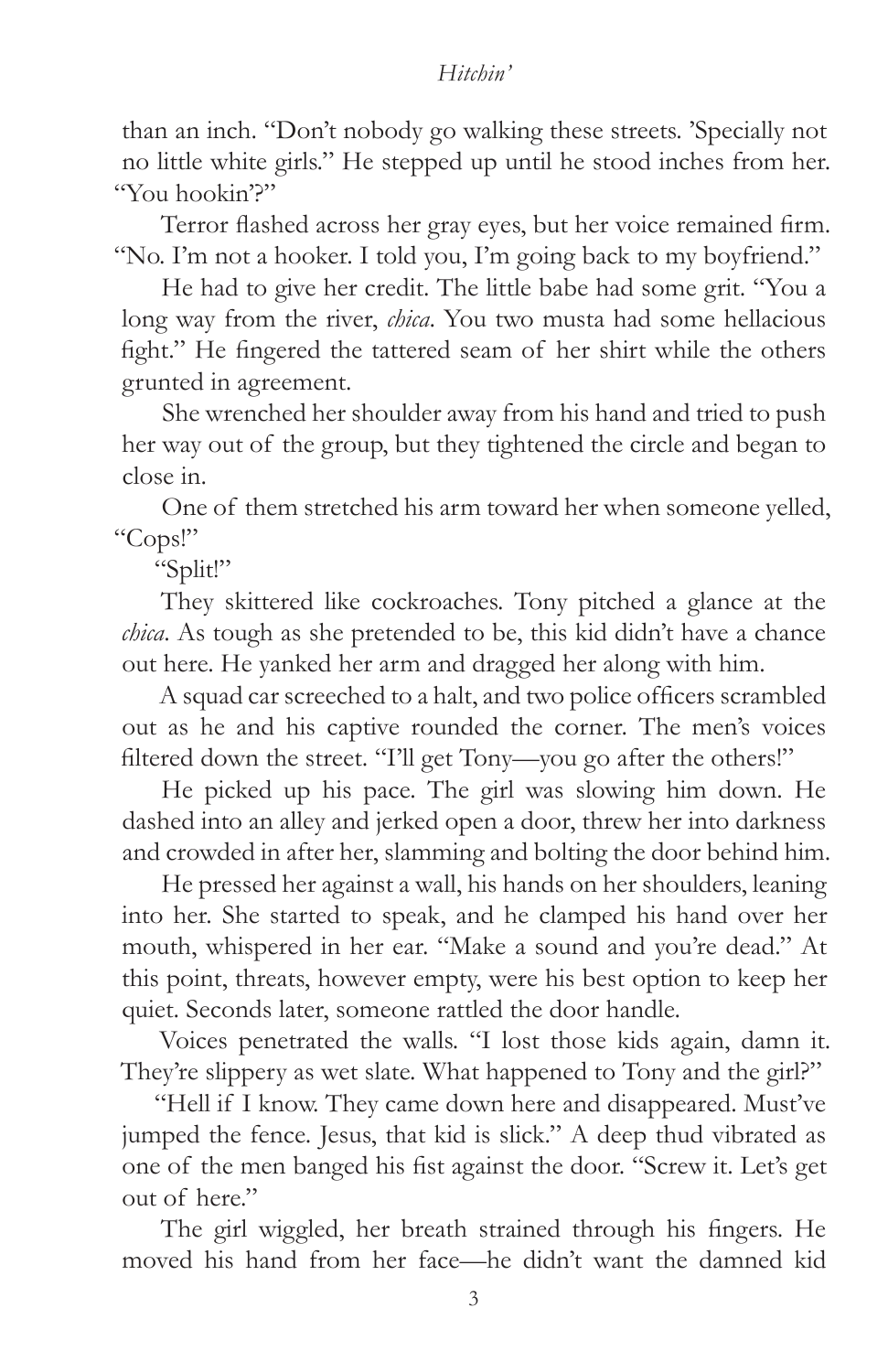to pass out on him. Her chest heaved in rapid breaths, her heart pounding against his ribs. He kept his face close to hers, inhaling the herbal scents in her hair. He'd been wrong—this kid didn't come from the streets.

*Don't go there. This hot little* chica *is nothing but jailbait.*

He shifted his position but stayed pressed against her until both their heartbeats slowed, and the musty, stagnant air started to suffocate him. He opened the door and shoved her out. She stumbled and fell against the wall, caught her balance, and spun to flee. He snatched her by the waistband of her jeans and yanked her back.

"Let me go." She pulled against his grip.

This girl was testing his patience. "I let you go, you gonna split?" Her shoulders fell. "No."

*Like hell.* Nevertheless, he loosened his grip.

She whirled around, hands on hips, and stared him down. "Are you Tony?" In the dim light of the alley, shadows spilled over her, giving her a waif-like appearance.

"Yeah."

"Why did you grab me? I needed their help."

He gave her a thorough once—or twice—over. Her attitude, her speech—maybe he'd been wrong about her age. "You seen yourself, *chica*? You look like a damn strung-out addict. The only help you gonna get from the cops is a rap sheet."

She deflated. Some. Damned spitfire, this little redhead.

"What you doin' here, anyway? This ain't your 'hood."

"I told you. I had a fight with—"

"Yeah, yeah. The *hombre* who dumped you in the middle of East St. Louis." He watched her. "That the guy with the Rolls?"

She blanched and swallowed then curled her lips in.

Hit on something there. He took her by the elbow and propelled her forward. "Let's go." She struggled against him, but he led her out of the alley and around the block to a beat-up Impala that boasted more rust than paint. "Get in." He opened the door.

She held back. "I'm not getting in a car with you. Do you think I'm crazy?"

Anger welled in him, and he muttered a string of expletives in Spanish. Sexy or not, this little hothead had pushed his last button.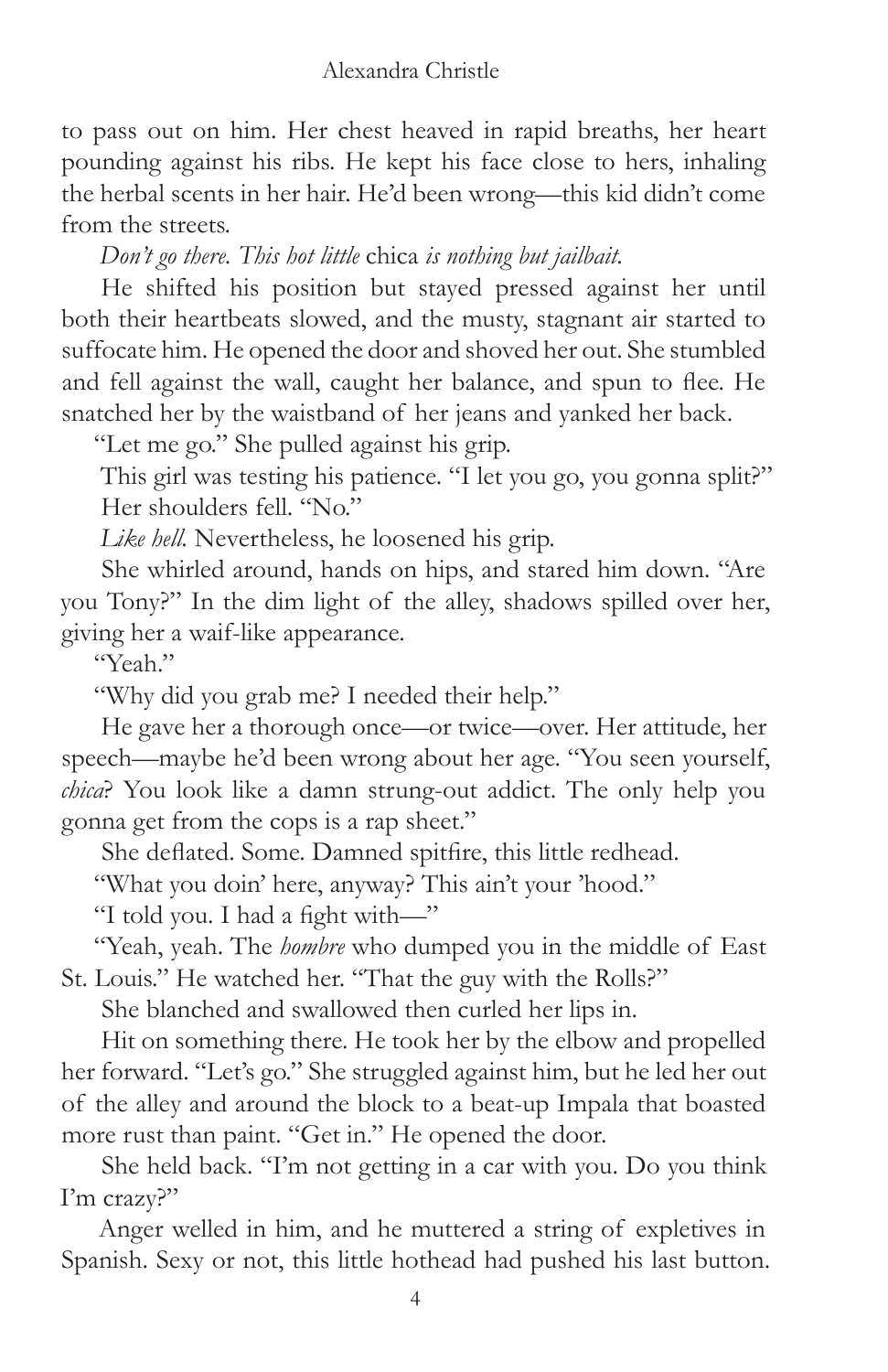He gritted his teeth. "Get in the goddamn car before I tie you up and stuff an oily rag down your throat."

She peered through the car's back window at the piles of junk in the back seat.

"Yeah. I'm not joking." He waited, arms crossed.

Some of her superior attitude faded as she slumped. Her chest rose with a ragged deep breath, and she slid into the front seat.

He closed the door and kept his gaze on the car as he skirted to the driver's side, continuing to mutter curses. She didn't try to bolt maybe she'd finally realized her options had run out.

He started the fifteen-year-old Chevy and crept into the quiet street, taking his time. Stupid to outrun the cops then get pulled over for speeding. Using his knee to steer, he dug for his pack of smokes, pulled one out, and lit it. He cranked down the window and let his arm hang out, for all appearances relaxed and calm.

His nerves couldn't be wound up any tighter.

She hunched her shoulders and wrapped her arms around herself, shivering.

*Aw, hell.* What had compelled him to grab this girl?

*You know the answer to that. She needed someone to help her.* He tossed his cigarette, rolled up the window, and pulled over. When he started to turn in his seat, she shrank away, pressing against the car door.

Teeth clenched, he leaned over the seat, pulled a sweatshirt from a pile of clothes, and thrust it at her. Stupid kid. "Here. Put this on. It's freezing out. Why the hell ain't you got no coat?"

She opened her mouth, clamped it shut, and slipped the sweatshirt over her head. Her voice meek, she squeaked a quiet "Thank you."

Without comment, he pulled onto the street. No other vehicles cruised the area—too early for the pimps and addicts. A soundless emptiness enveloped the car.

Still huddled away from him, she watched him for a minute. "Why are the police after you? Do they know you?"

He choked out a strangled laugh. "Yeah. They know me."

"How? What did you do?" She cocked her head. "Kill someone?"

Her caustic tone cut through him, the accusation curdling his blood. *Let it go. You don't have to justify yourself to her.* "Haven't had to yet." He glanced her way. "But I might now."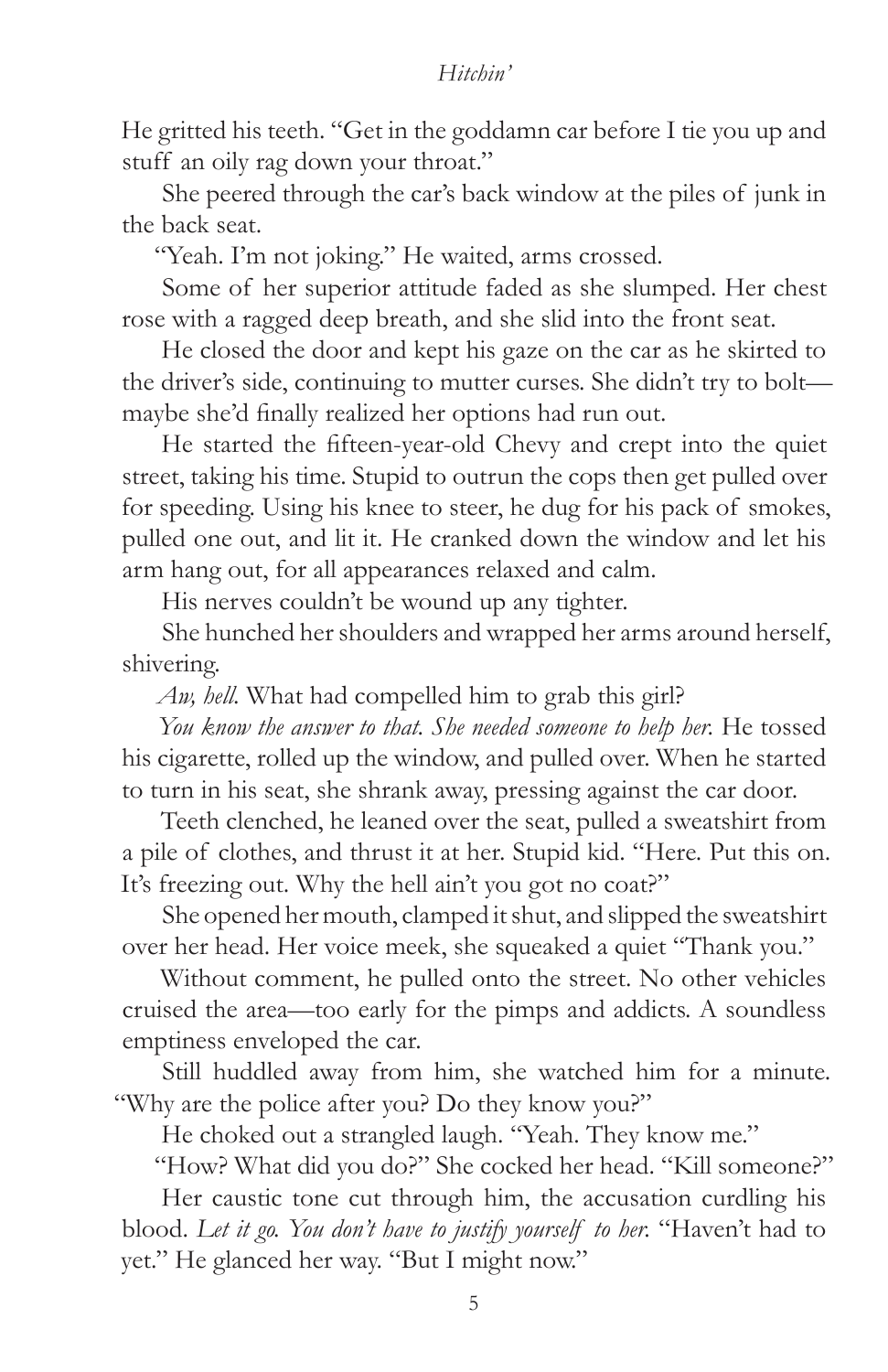She shut up.

He pulled into the lot of a dingy motel and parked in front of a room. A weathered fake brass *5* hung on the door, barely attached with a loose screw. The window, black from the dark drapes behind it, had a thin haze of greasy film coating it. No other 'guests' wandered around the lot, no one checking in or out. Tiny prickles stung his neck, and he jerked his shoulders to shake it off then walked around the car and opened the passenger door. "Come on."

A deep grimace contorted her face, and she didn't budge. "No. I'm not a prostitute."

The comment put him over the edge, and the muscles in his shoulders pinched into a tight knot. He raked his teeth across his bottom lip. "Babe, I don't know what the hell you are and I don't give a shit. But you're comin' with me 'til I figure out what to do with you." He dragged her from the car, pulled her inside, and flung her across the room. Then he slammed the door and threw the lock.

Grumbling, he grabbed the cigarettes stuffed in his pocket and whacked the pack hard against his palm several times. He leaned on the edge of the dresser and lit one as she dropped onto the side of the bed. "Wanna smoke?" he asked between drags, reaching over to snap on a table lamp. The bulb crackled and buzzed then cast a gloomy haze over the room.

"No, thanks. I don't smoke."

He peered at her through the smoky fog. "You drink Pepsi, little white girl?"

She shrugged without making eye contact, instead picking at a cigarette burn in the frayed bedspread.

He reached into a small cooler, pulled out an icy soda, and tossed it on the bed. After looking at it for a few seconds, she picked up the can and held it in her lap.

The room's heat closed in on him. Hot air billowed from the rusted floor unit under the window, so he set his cigarette on the edge of the battered dresser and stepped over to adjust it. When he turned around, she'd slipped out of his sweatshirt and was examining a gash on her arm.

He took a second to check her out. Besides the tear in her shirt, filth covered her, like she'd fallen in a pile of dirt. Tendrils of dark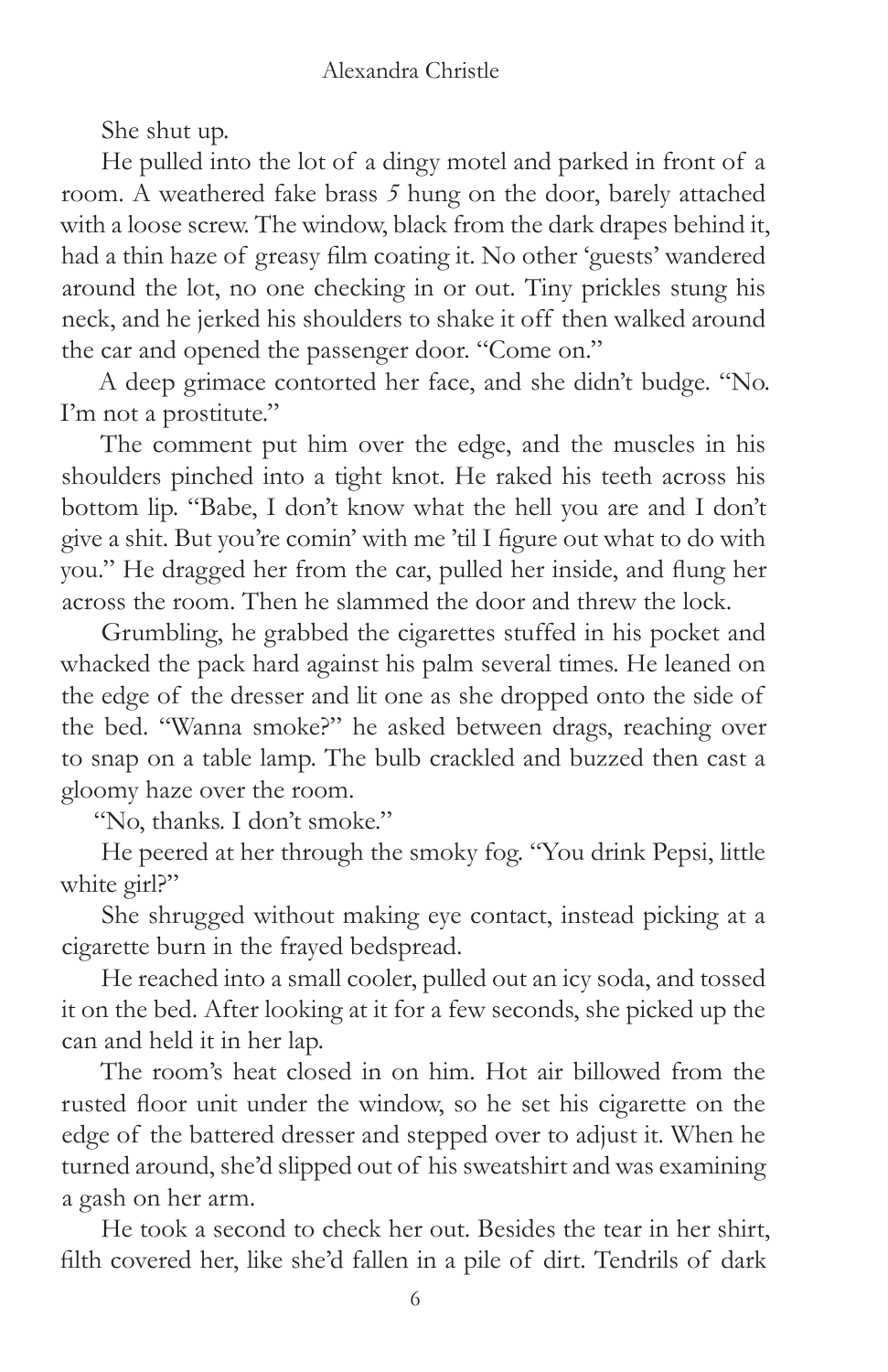red hair had escaped her loose ponytail and stuck to her face. Blood clotted on her left arm, and she rolled the cold can over the wound. He moved closer to the bed. She shrank away.

His muscles quivered, and he tensed his jaw. She wasn't making this easy. "Lemme take a look at that."

"It's fine. I'm fine. I just want to go home. Can you just let me go, please?"

He grunted and spun then propped his hip on the dresser and picked up his smoke. Naïve babe. "You ain't my prisoner, *chica*." Between drags, he kept his gaze on her, surveying her injuries. "So where you live?"

Her voice came out in a whisper. "Columbia."

Tony ran a hand over the stubble on his chin. "Columbia. Which one? Alabama, California, Illinois, Kentucky, Maryland, Mississippi, Missouri, North Carolina, South Carolina, Tennessee, Wisconsin? Or Colombia, South America?"

Her mouth dropped open, and he suppressed a smile. "That don't include the spin-offs like Columbia City or Columbia Heights, or the counties, or the Columbuses. But outta those Columbias, South Carolina's the biggest, 'bout ninety-nine thousand people, and North Carolina's the smallest, 'bout nine hundred."

"What do you do, read the atlas in your spare time?"

"On occasion."

Her brow creased, and she stared at him. "What kind of criminal are you?"

"Unh-uh. Answer my question. Need me to run through those again?"

"No!" A breath shot from her. "Missouri."

He nodded. "Okay. Illinois's closer, but Missouri's just a couple hours. If you said South America, we might have a problem." He twisted to flick his ashes in a cup. "What's your name, *chica*? Or you want me to just call you *puta*?"

"I'm not a whore." She hesitated. "Cassie."

"You got a last name, Cassie?"

"Do you, Tony?"

He dipped his head to hide his smile. She had grit *and* spunk. He dropped his guard. "Touché. You know, if you'd stop sparring with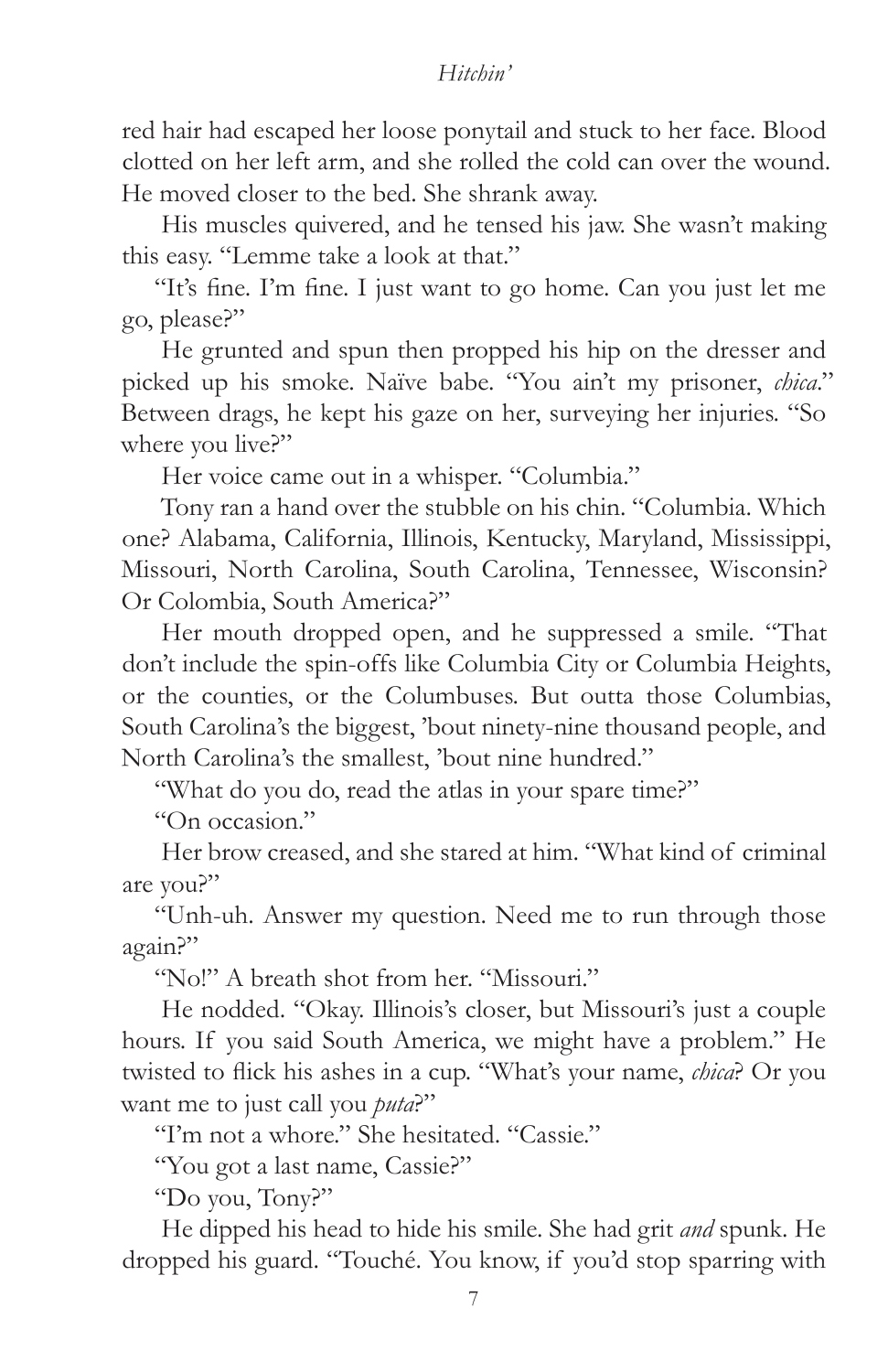#### Alexandra Christle

me, I might be able to help you." He took a last draw on the cigarette and stubbed out the butt.

She cocked her head and narrowed her eyes, squinting at him. *Careful. Don't lose your focus now.* "So what you doin' on my turf?" "I got lost."

"My ass. Who's the guy in the Rolls?"

She paled. "I…uh… No one."

He rolled his eyes. *Just get rid of her. You don't have time for this. Not tonight.* "Okay, so you got a date with some asshole and what? He"— He stopped and pulled a chair over to sit in front of her. "Did that prick rape you?"

At that, her toughness shot from her faster than the air from a popped balloon. An uneven breath caught in her throat, but to her credit, she didn't cry. "No." She swallowed. "No, but he tried. I got away."

Spanish flowed from his mouth. "*Hijo de puta. ¿Quién es?* Who is he?"

"I don't know."

"*¿Que?* What you mean, 'you dunno.' Huh? You got a date with some dude and you don't know his name?"

In a soft voice, she said, "I was hitchhiking."

With her tone so low, it took him a second to process what she'd said. When his mind unclogged, a current of anger rippled through him. She'd been hitchin' but didn't want to get in *his* car? The contradiction pissed him off, and he straightened. "Hitchhikin'. In East St. Louis? You're some kinda crazy bitch."

Her expression tight, she knotted her hands into fists. "That's a hell of a condemnation coming from a...murderer."

"I told you. I ain't killed no one." He paused to stifle his annoyance. *Forget it. Why would she think anything else?* "You a runaway? How the hell old are you, anyway? Sixteen? Why you hitchin'?"

She didn't answer immediately—coming up with another lie, no doubt. "Unlike you, I don't have a car."

"So where'd you hitch from?"

"Columbia. Where else?"

"That's over a hundred miles from here."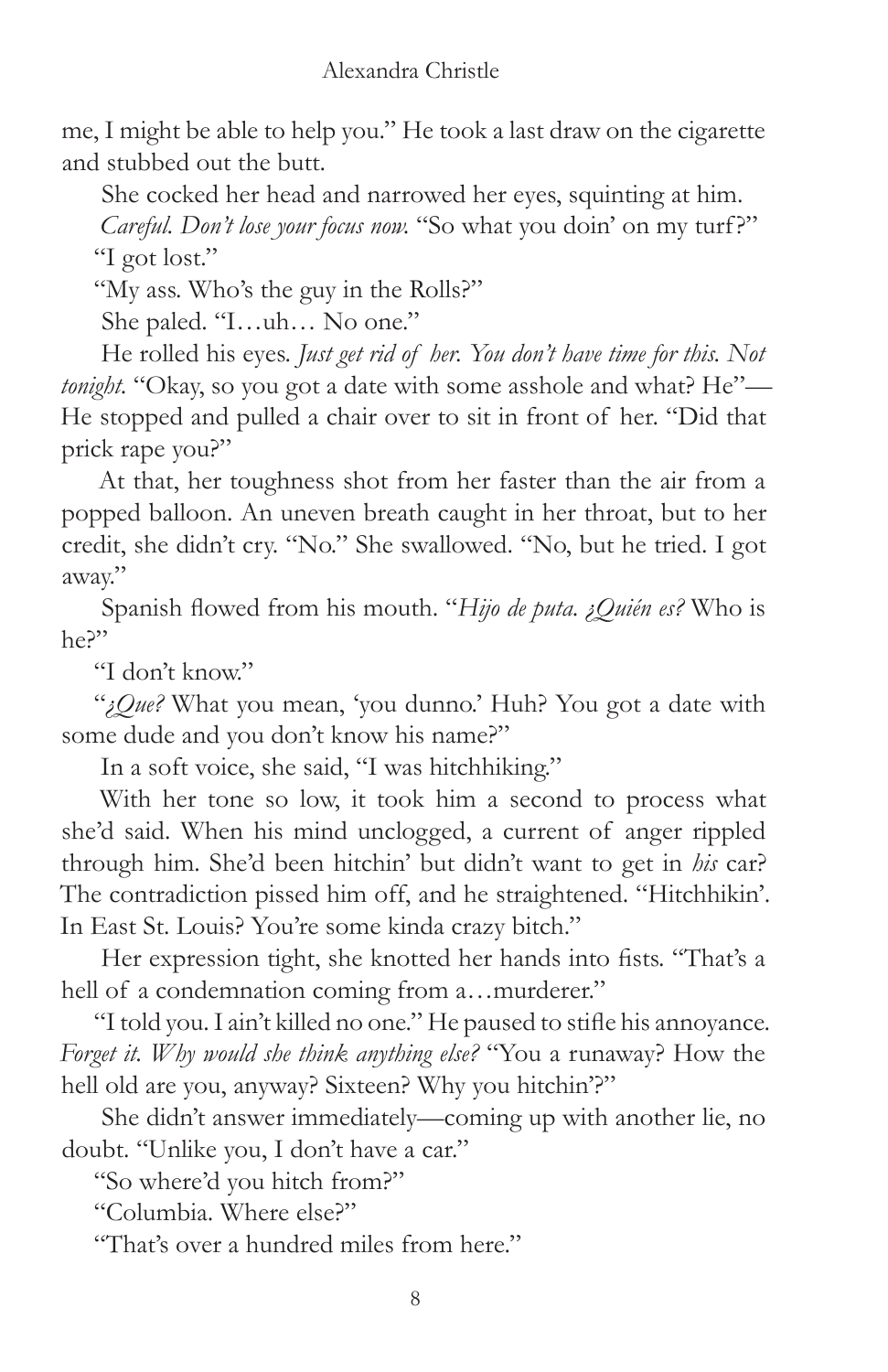"Wow. Did you learn that from your atlas, too?" Her tone dripped with contempt. Mocked him.

He jerked her from the bed and stuck his face so close their noses nearly touched. "Listen, you stupid little bitch. I don't give a damn who you are or why you're here. But you're in my way, and I need to get rid of you."

The blood drained from her face. Death wouldn't have made her more ashen. "Please—please don't kill me. I'll"— She squeezed her eyes shut, her voice barely above a whisper. "I'll do whatever you want."

A scent of fear seeped from her. She really believed he intended to rape her. *Dear God.* An icy knot formed in his chest as he loosened his grip and tipped his head, rolling it across his shoulders. "Siddown." He took her shoulders and set her back on the bed, went into the bathroom, and grabbed a clean washcloth. Wetting it with warm water, he wrung it, then went back and tossed it at her. "Here. Clean up that cut."

She stared at the washcloth laying on her lap.

Heat flushed through his body, and he snatched the cloth and grabbed her arm. A large damp spot stained her jeans.

"Ow." She tried to pull her arm away.

His Spanish flew. He wrenched her up and dragged her to the bathroom sink then splashed warm water over her arm until her drenched clothes clung to her body, molding to her slender frame. In all the places he shouldn't look.

"Stop it! I'm soaking wet. Give me the washcloth." She snagged it from him.

He ran his hand over his mouth, covering his smile, then crossed his arms as she wiped at the cut. It continued to ooze and looked fairly serious. She should probably get it checked by a doctor. He had some contacts, but only as a last resort. He needed to get rid of this *chica*, not take her under his wing like a helpless puppy. He cursed again, causing her to glance at him. *Why tonight?* "So how'd you get that cut? Did Rolls have a knife on you?"

She winced. "No. I got caught on a piece of metal on the Dumpster."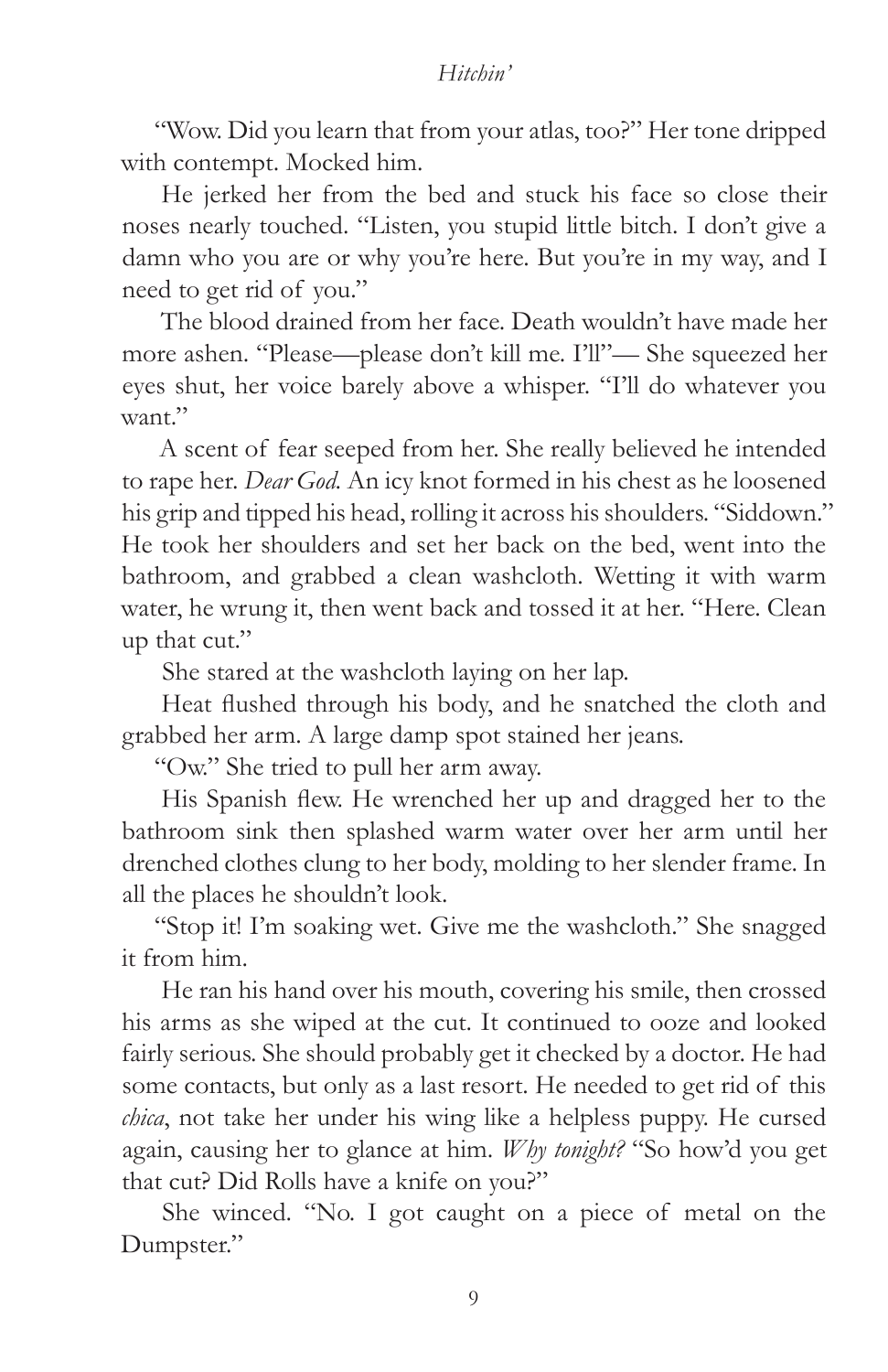#### Alexandra Christle

*Ah. That's how she got away from the guy.* An image of her crammed behind the rat-infested garbage container in the alley danced in his head. Gutsy. "Why didn't Rolls haul you outta there?"

"He came halfway down the alley, but then said the rats could have me and left."

"Lucky rats."

She glared at his reflection in the mirror.

"How'd you get so dirty?"

"I rolled under the warehouse door as it was going down." She twisted the faucet to rinse and wring out the cloth.

He tilted his head, eyes narrowed. "Which warehouse?"

Head turned slightly, she spoke over her shoulder. "I saw a sign hanging from a couple of nails when he drove in—Henson Aeronautics."

"Henson…*Jesucristo*. Dennis Henson?" Anger flowed through him, and he frowned. He knew the kid—it hadn't looked like him. "Are you sure that's who that was? That shit? How the hell'd you get away from that asshole?"

Setting the cloth on the bar, she turned, but ignored his question. "How do you know him?" She looked him up and down. "I wouldn't expect to see you in his social circle."

Smart-mouthed little *puta*. He studied her and considered his answer. The truth wouldn't do. "I sell him coke. He's one a' my best customers."

The blood drained from her face.

"You didn't answer me. How'd you get away?"

She pulled herself up, planted her hands on her hips, looked him in the eye, and spat, "I bit him in the balls."

Tony nearly choked. Maybe he needed to reassess this little *chica*. No wonder the Henson kid was limping down that alley. A cough shot from him, and he grabbed a towel and threw it at her. Then with a deep sigh, he rubbed at his forehead and shook his head. Justifying this one was going to take some serious smooth doubletalk. "Get dried up and come on."

"Where now?"

"I'm takin' you home."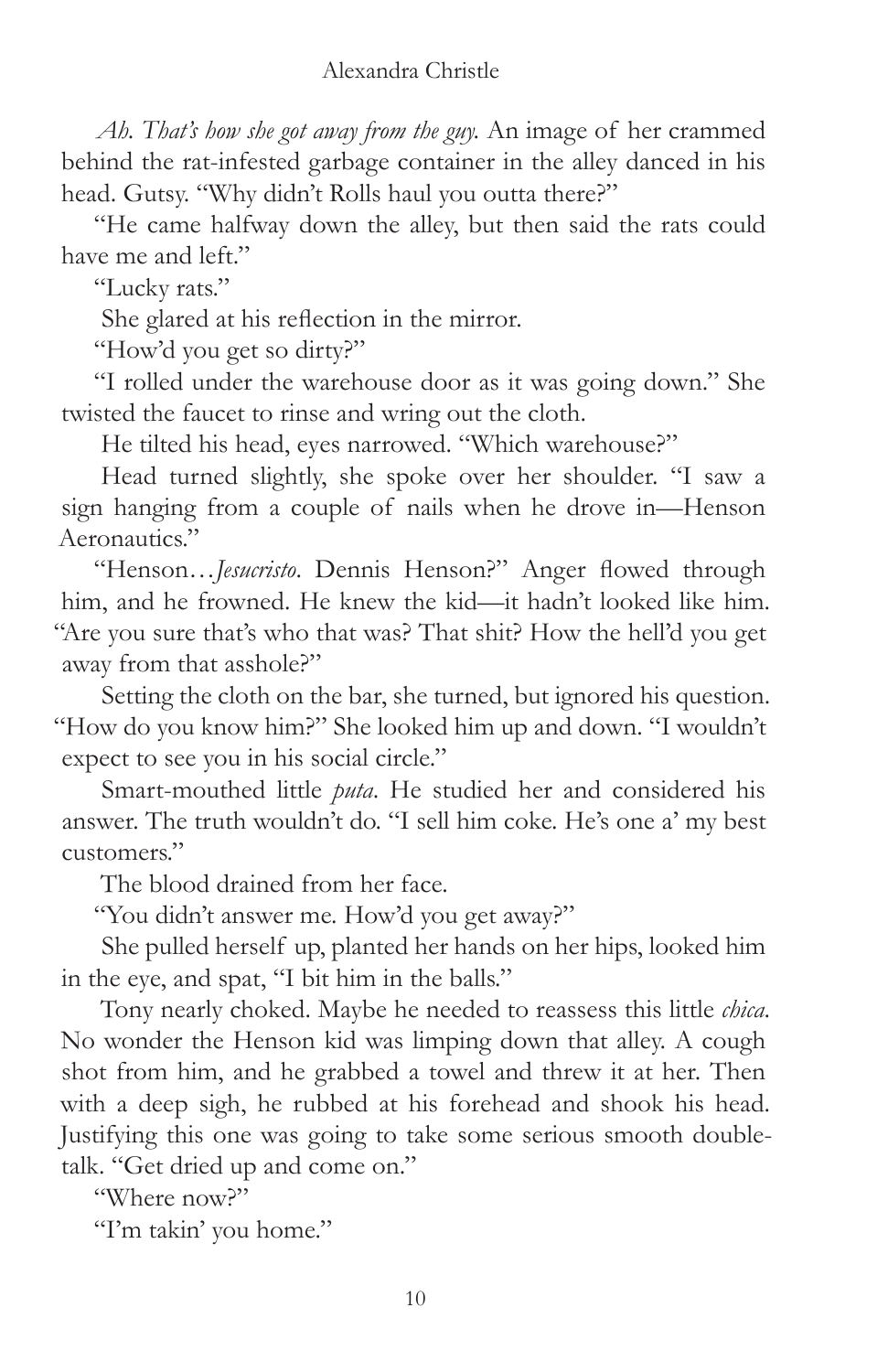## 2

E<br>The verett Jackson Hayes, Jr. charged the corner on his Honda Elsinore. His front tire slid, and his left leg shot out for balance. He hit the berm to slingshot from the corner and down the hill. The bike skimmed close to the outside line, but today there were no spectators lining the fence who might get slapped with debris. He blew across the finish line and skidded to a stop.

Jerry Addison jogged over with a stopwatch in his hand. "Damn, Rett. Two minutes, ten seconds. If you can keep that up, you'll blow away Richards. No prob."

Rett took off his goggles and helmet and shook out his dampened hair. A cold gust of wind rustled through the trees surrounding the track, giving him a chill. "Yeah. That prick took me out in October. It won't happen again." He ran a hand through his shaggy mop. "Let's get this baby loaded up. It's freezing out here."

A voice cut through the quiet of the empty track. "Can't take the cold, pussy?" A young man strolled over to them.

Tension twisted his muscles. "Richards. What're you doing here?"

"Watching you take your little Sunday afternoon joyride. Can't you get that heap to go any faster than that?" He sneered.

Anger bubbled through Rett, and he knotted his hands into fists.

Jerry grabbed his arm and spoke in a low tone. "Ignore him. Let's go."

Rooted to the cold, hard-packed dirt, Everett glared at his adversary for several seconds.

Finally, Richards backed off. "Get a real bike, and you might have a chance." He wandered off the track.

Rett let a low growl escape and grumbled under his breath. They pushed the bike into an open trailer hitched to his black Ford pickup.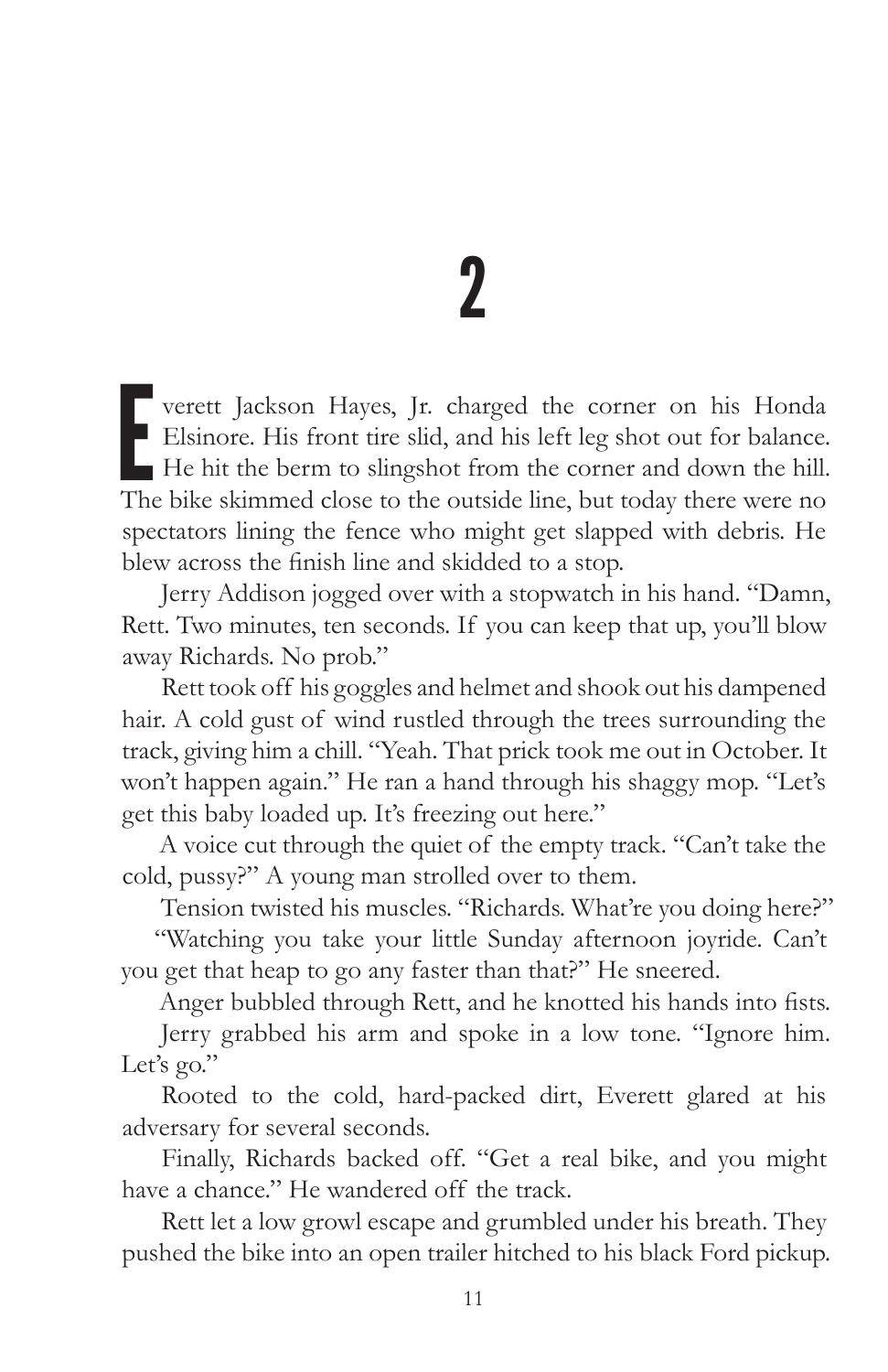"Don't let him psych you out. You'll be ready for March. No prob," Jerry said.

He locked down the bike and raised the tailgate with a solid clunk. "That asshole should've been barred from the track after that crap last fall."

"Don't sweat it. He'll be riding in your dust in March. Besides, I got money on you, pal. You'd better come through."

Rett's laugh echoed across the quiet track. "You do not. The season is over three months out. Don't even tell me your bookie is taking bets already."

"I don't have a bookie."

He slapped his friend on the shoulder. "Jer, when are you going to stop taking things so literally?"

"I'm an engineer. Obtuse is a type of triangle, not a thought process."

Rett chortled and climbed in the truck then headed toward I-70. The drive to St. Louis took fifty-six minutes door-to-door. Still plenty of time to get cleaned up and to his parents' house. They'd nearly reached the exit when Rett asked, "Hey, wanna come over for dinner?"

Jerry eyed him. "Did your mom invite me?"

"What makes you think I'm going to their house? Maybe I'm going to cook."

Jerry burst into laughter. When he finally caught his breath, he said between wheezes, "No, man. No offense, but I see enough of you and your dad at work."

"Speaking of work…"

"Oh, no. No. Not a chance. It's Sunday, and I don't want to hear  $it"$ 

"Jer. We gotta figure out this plastic. If we could just tint the damn stuff, think of everything we could make."

"I know. Windshields, sunglasses, blah, blah, blah."

Rett blew out a breath. "You have no vision, Jer." He fell silent. His friend had managed to invent a true scratch-proof plastic. Not scratch-resistant, scratch-*proof*. And he couldn't seem to fathom the implications of that. The guy was his best friend, but sometimes… He took the exit for Jerry's apartment complex. The Hayes product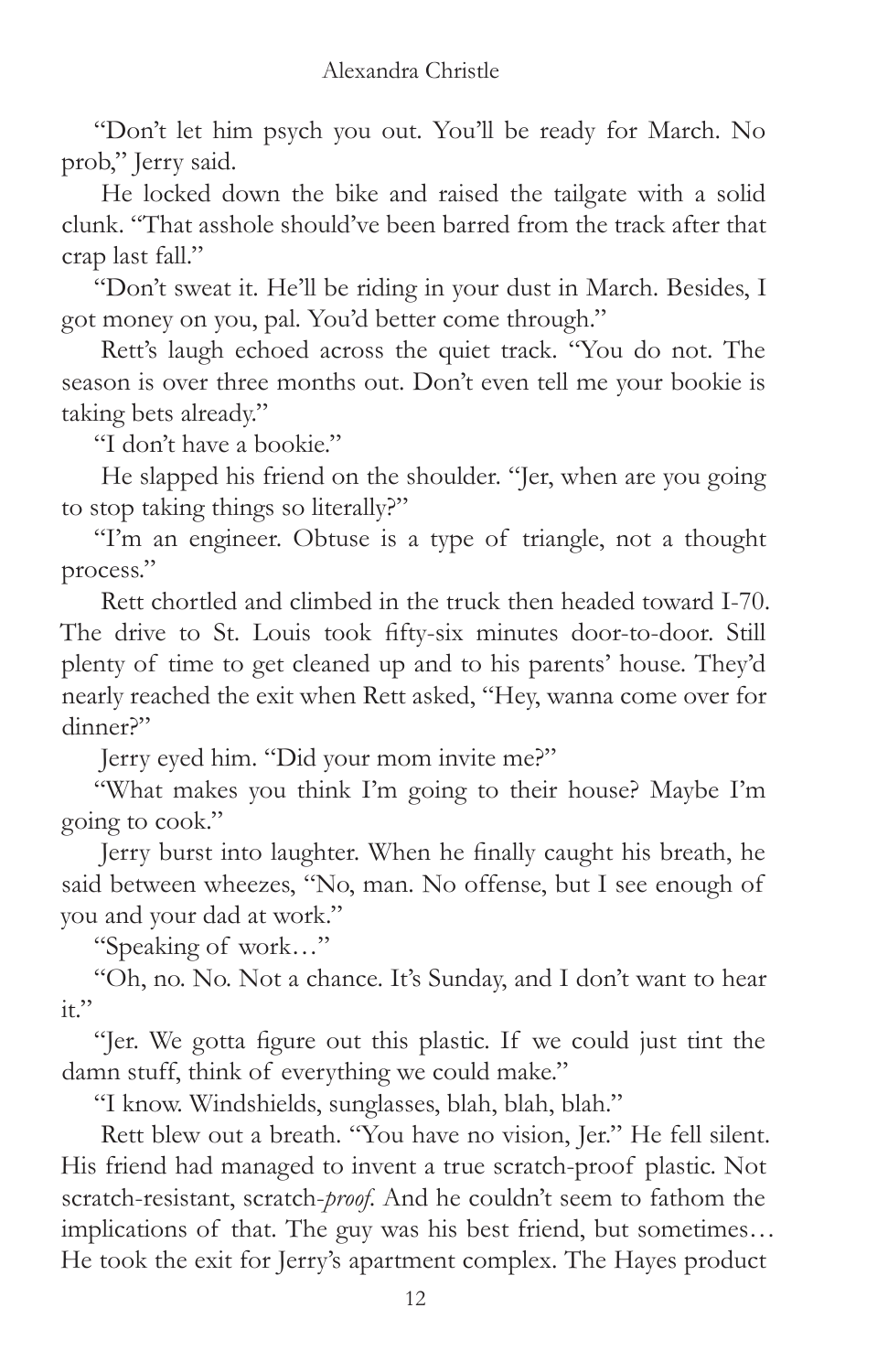had already been used to reinvent thermoplastics. He drummed his fingers on the steering wheel. They needed to tint it.

"Stop thinking about work. Think about the race in March."

"Who says I'm thinking about work?"

Jerry faced him. "I've known you since high school. You always think about work. You need a girlfriend or something."

Rett pursed his lips, downshifted the truck's gear into second, and pulled into the complex's lot. "I tried that already—it didn't work out too well, if you recall."

Jerry cut him a glance but didn't respond as Rett coasted through the parking lot to his building.

"I'm through with women," he muttered. A snort came from his friend, but he ignored it. "Did I tell you the NHL has contracted us to replace their acrylic screens at all the rinks?"

"Four times. That's great, Rett. Truly. I'm sure all the hockey fans are overjoyed."

"Every time we try to tint the stuff, it makes it flexible."

"I know. I was there, remember?"

He pulled up to the apartment building. Jerry was hopeless. His line of vision ended at the top of a test tube. "Okay. See you in the morning. Seven a.m."

Jerry threw open the car door. "Day starts at eight."

"Wow, I can't pull anything over on you, can I?" As soon as the man shut the door, he backed up and headed home. Jerry could annoy the hell out of him. His friend was brilliant. And, Everett admitted grudgingly, a hard worker. But when he had time off, he was *off*. Not that he could really blame him for that. Just because Rett had no life didn't mean his friend couldn't have one.

THE HUGE WREATH on the door of Rett's parents' house loomed before him as soon as he turned into the drive. Behind the living room window, tree lights sent a burst of color through the twilight. Without ringing the bell, he went inside, pausing at the entry to peer at the familiar display. A smile crept over his face, and he made his way down the hall, inhaling as the scent of chocolate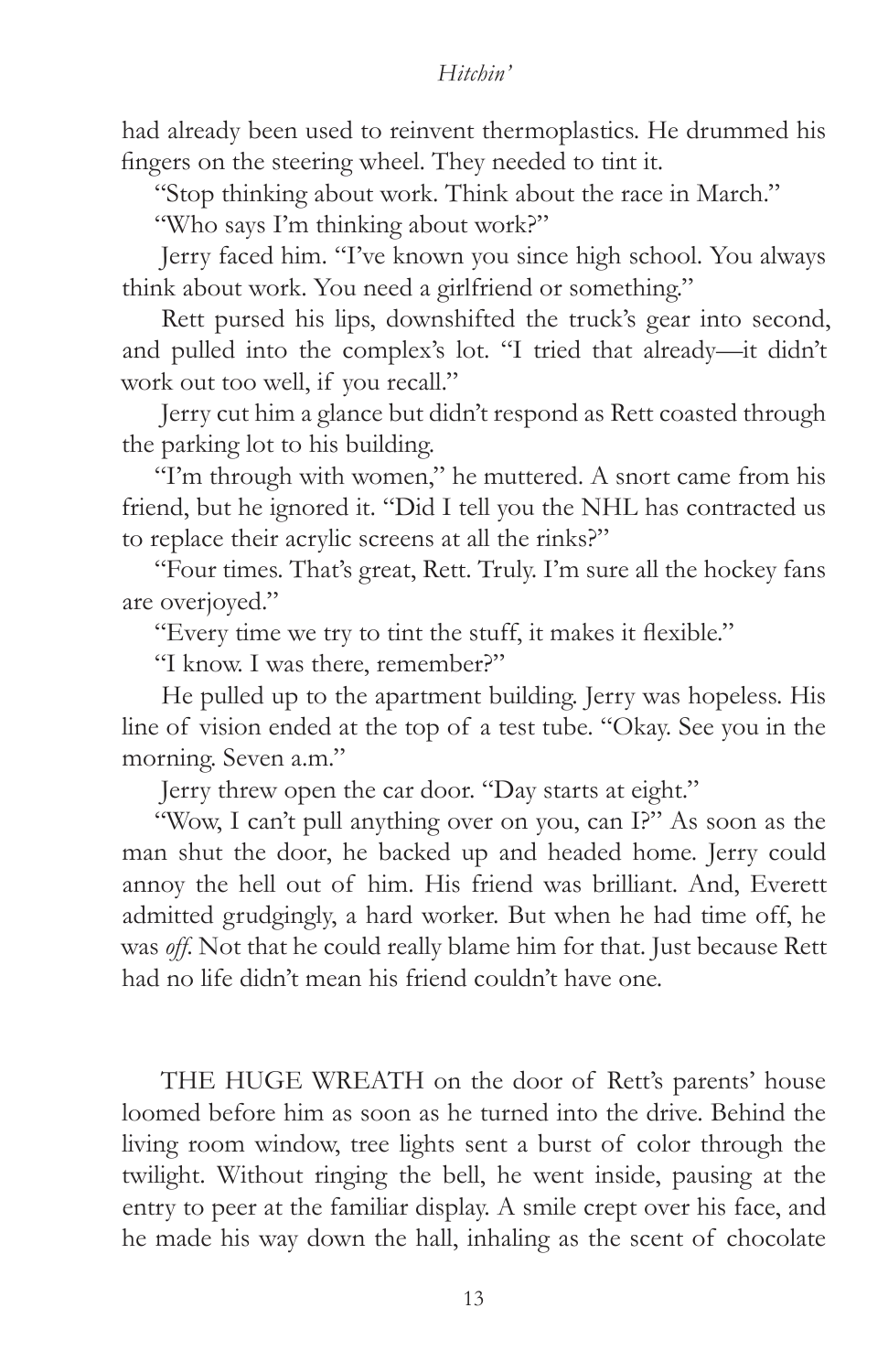chip cookies drifted from the kitchen. He wandered to the back and found his mother dropping final spoonfuls onto a cookie sheet.

"Hi, Mom." He kissed her on the cheek and scooped a glob of dough from the bowl as his father strolled in.

"Thought about getting a haircut recently?"

Rett sighed.

His mother said, "He's fine, Jack."

He scraped the dough from his finger with his teeth and licked the sugar from his lips. "Hundred thirty seconds on the track today."

His father raised his eyebrows. "Not bad." He sat on a stool at the kitchen bar. "So what's bothering you?"

The uncanny ability his father had to read his moods grated on him more than the haircut comments. He shrugged. "It's the VitraPlas, Dad. Jerry and I've been working on it for two weeks and can't figure out how to tint it. It makes it malleable. We can't make windshields that bow in the middle." Their inability to solve the problem ate at him, and he dragged his finger along the inside of the bowl. "Hit a bug and watch the windshield go *boing*," he muttered.

His dad chuckled and put a hand on his shoulder. "Let it rest for a while. Two weeks isn't a long time in this business. It'll come to you."

Rett shook his head. Easier said than done. Nonetheless, he dropped the subject and spent the evening overeating his mother's cooking and talking sports with his father until heading home. Tonight, he didn't stay up to watch TV, but went to his apartment complex's gym. After a short workout, he donned a pair of boxing gloves and smacked the punching bag. Again. And again. Then he switched to the speed bag and gave it a solid pummeling until the rhythmic pounding emptied his mind of all conscious thought. His muscles taut and skin slick from the workout, he jogged to his apartment to shower and cool down.

When he finally went to bed, he felt better, although he still had no answers.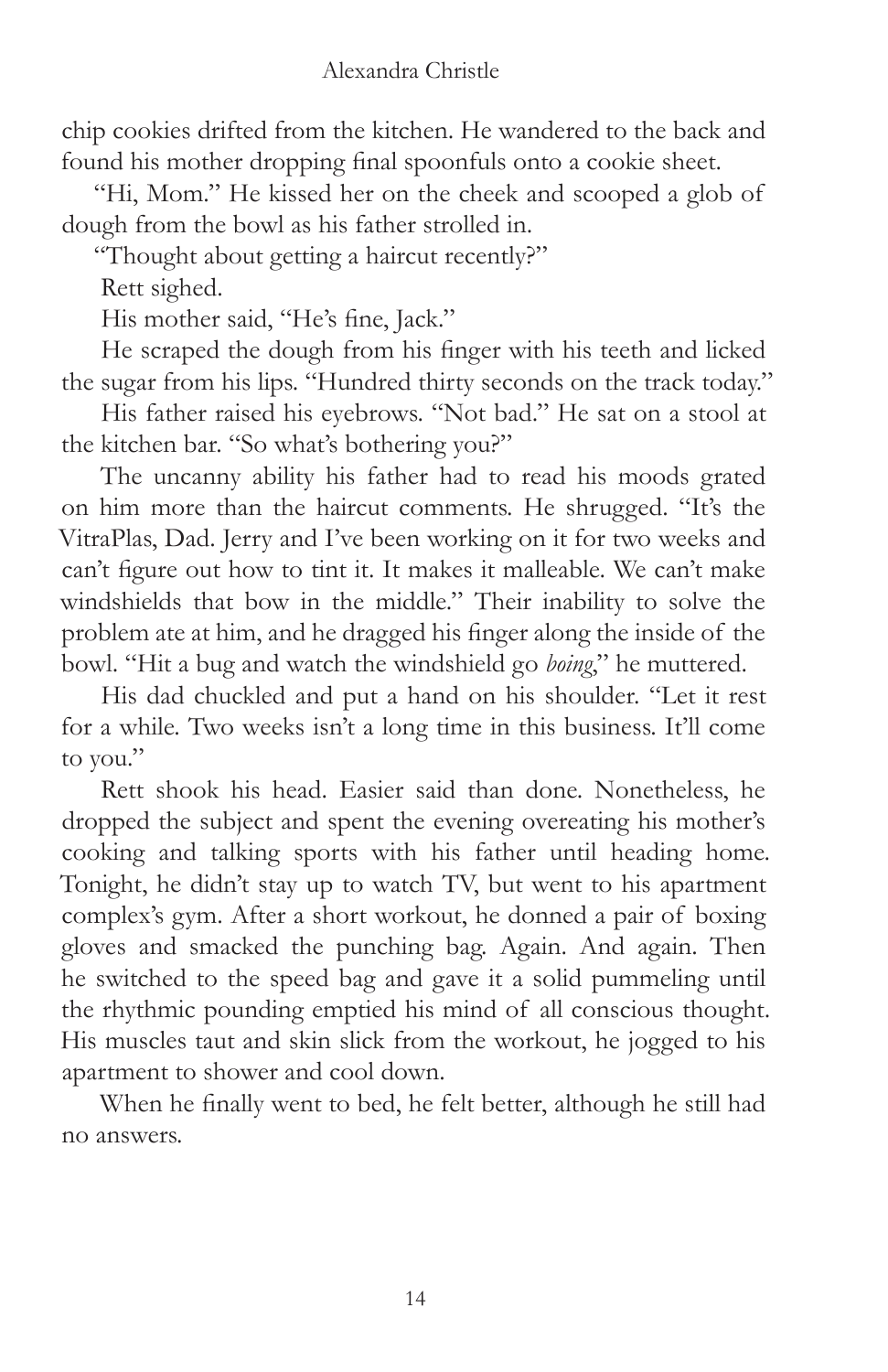## 3

C assie picked up the towel Tony flung at her chest and blotted as much as she could. Water dripped from her clothes, but considering their condition, it hardly mattered.

She checked out the guy as he dug in a tote bag. The inconsistencies surrounding him were piling up. He alternated between street-wise and educated, in both his dialect and his vocabulary, but looked like he was about seventeen. Who was this kid?

"Hurry up. We gotta move." He shrugged into his jacket and stuck a revolver in the pocket.

"Why? Are the police going to knock on the door?"

"They might."

She nodded at his gun. "What's that for?"

He spun around with a scowl. "What the hell do you think? I'm a fuckin' drug dealer."

"I hate guns."

He edged toward her, invading her space to the point that if either of them exhaled, they would touch. "Yeah? You hate guns? How ya feel about drugs? Got some coke, some smack…I can get you some reefer or speed, but there ain't no money in 'em." He slipped his fingers through her tangled hair and focused on it, dragging his fingertips gently against her scalp. "We might have to take it out in trade. Whatever you want, *chica*." His warm breath drifted over her skin.

Heat flowed through her body in waves, stealing her breath. She jerked back. This young man—this *boy*—was dangerous. And not just because of his chosen profession. Her voice sounded hoarse as she whispered, "I don't use drugs."

His manner changed in an instant. He pivoted. "Good for you. Let's go." He slung the duffel over his shoulder, plucked the sweatshirt from the bed, and headed toward the door.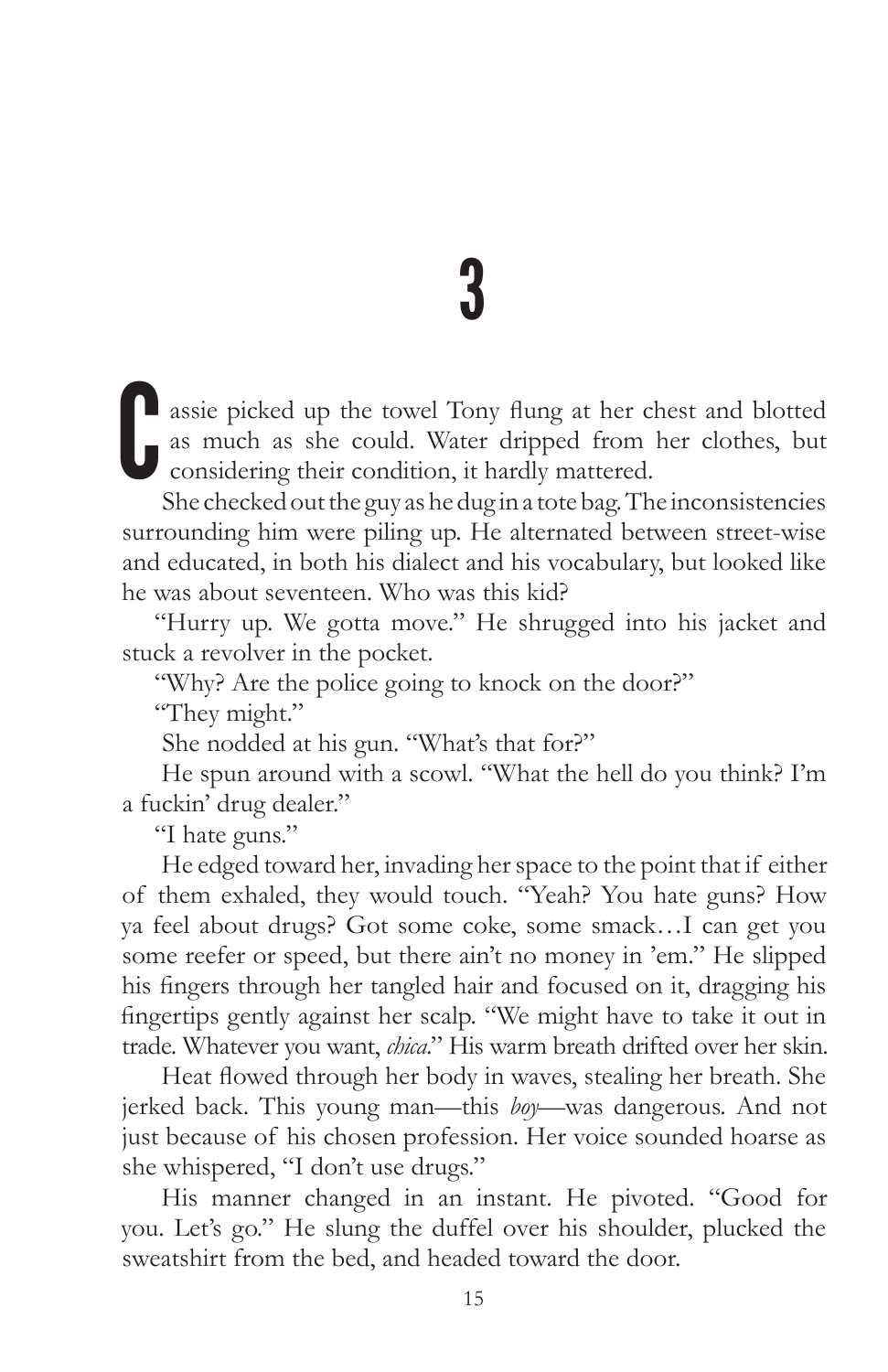But she hung back. "Is it loaded?"

"*Jesucristo*. What the fuck you think? Ain't gonna do me no good empty."

Eyes narrowed, she glared at him. He grabbed her, pulled her across the room, propelled her outside, and locked the door. Then he threw the sweatshirt at her. "Listen, doll, I'm gettin' tired of you. You want me to leave you out here? Fine. Have a ball."

Hours had passed since her escape from…*Rolls*. The sun dipped below the tops of the buildings, casting long shadows across the street, the chill air even more frigid than before. A strip of cheap, rundown stores lined one side of the avenue. At the end of the block, a few cars waited at a Jack-in-the-Box drive-through. Women in spike heels and short skirts, with cheap fake fur wraps draped over their shoulders, loitered at corners. He'd brought her deep into East St. Louis's red-light district.

He threw his tote in the trunk of his car and faced her. "You wanna stay, *chica*? You'd probably pull in enough cash to get a bus ticket."

The comment shook her from her stupor. "No. I'll go with you."

Tony shoved her into the Impala and drove down the block, but before taking the ramp to I-70, he stopped at a pay phone. "Stay here." It wasn't a request.

He dialed the phone, and she leaned over to roll down his window.

"Yeah, man, I split. I don't need no cops breathing down my neck. I'm lyin' low till tonight. Tell Aguiar I'll be there. Midnight. I ain't shittin' around, either. I got the cash. Enough for the whole buy, and I wanna meet him. I'm sick of being jerked around by the hired help." He slapped down the receiver and climbed back into the car.

As he merged onto the interstate, he said, "You shoulda rolled the window back up."

"What are you talking about?"

"If you wanna eavesdrop, you oughta roll the window back up. Unless you want someone to know you're listenin'."

She glared at him.

"First rule. Cover yourself, *chica*."

"I'll keep your advice in mind the next time I'm involved with a pusher."

His mouth twitched in a smile. "Just don't give me any more shit.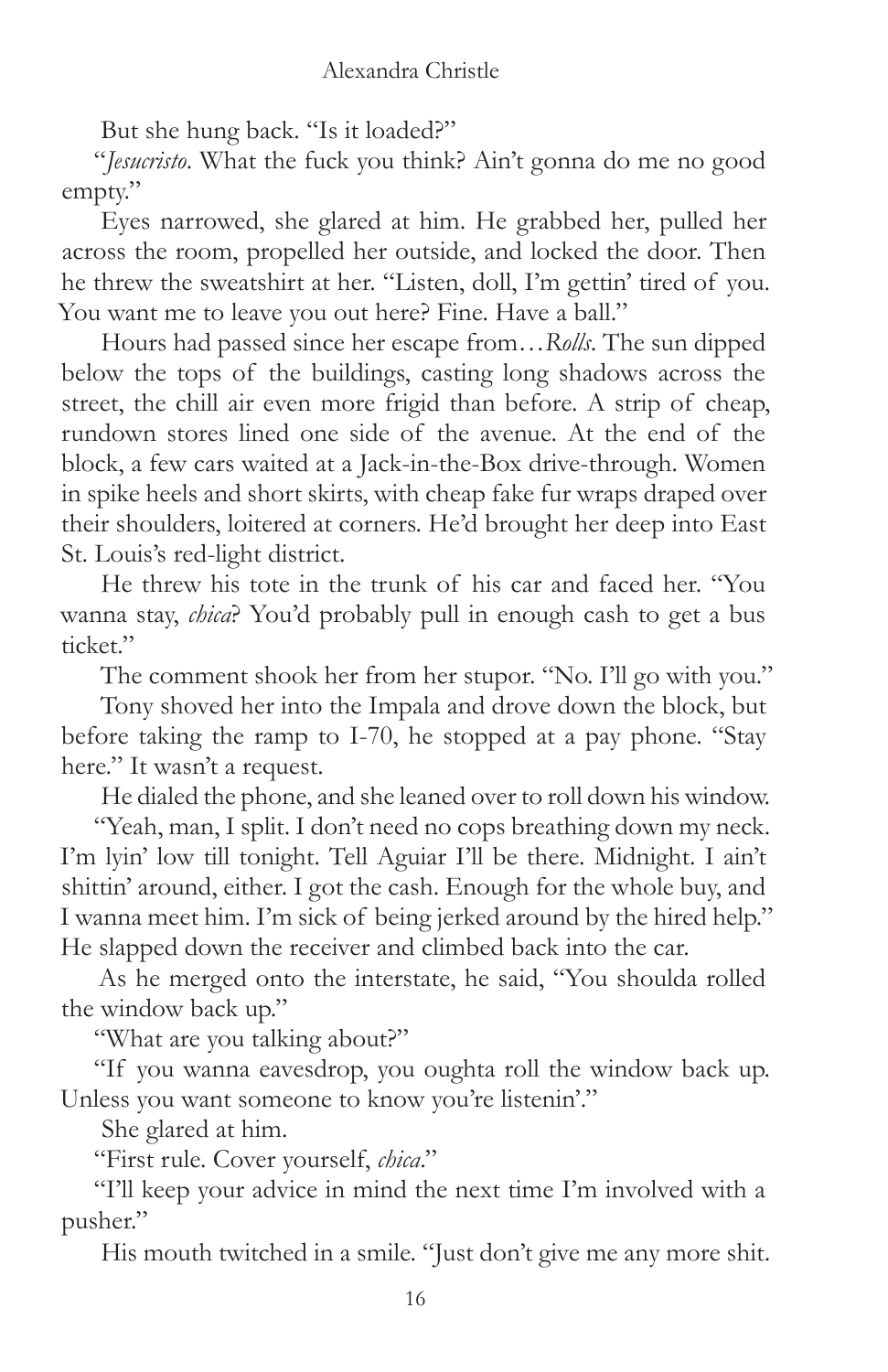I got enough time to haul your ass to Columbia and get back, so just shut up. And put your fucking seatbelt on."

She clicked the belt into place. What compelled her to obey his commands slipped outside her realm of understanding, but she didn't want to cross him.

Enigma didn't come close to explaining this guy. When he'd scooped her from the street, she'd feared the worst—rape, murder, horrors her wildest imagination couldn't conjure. Instead, he'd… rescued her, in a sense, although she still wasn't sure being with the police wouldn't have been a better option. Regardless, he had yet to hurt her, even though his volatile mood swings terrified her. One minute, he seemed concerned about her, and the next, he threw her across the room like a sack of grain.

She stole a glance at him. Although he looked young, his eyes held a knowledge of life that only came with age. *Did that come from living on the streets?* A thin white scar ran from the edge of his eye along his temple, made more prominent by his tanned skin. With his untrimmed dark hair, he had a reckless appeal. The scraggly growth on his face smacked of a kid pretending to be an adult. On the other hand, his muscular chest and arms filled his t-shirt, making him look like anything but a kid. She released a breath and dropped that thought immediately.

Almost.

He took the next exit, and her heartrate accelerated for every mile per hour the car slowed. What now? Some side road where he could rape her? Panic danced along her spine.

He must have sensed her fear, because he glanced toward her. "You know, babe, if I intended to rape you, I woulda done it at the motel." He leered at her. "More comfortable."

She slouched in the seat.

He pulled into a McDonald's drive-through. "You hungry?"

Heart pounding, she croaked, "I'm fine."

He turned to face her. "Sorry, babe." His tone dripped with a false sweetness, and he reached over to brush her cheek. "I wanted to take you to the Robert E. Lee, but I left my tie back at the motel."

His hand lingered on her skin, and a warmth flooded her. She inched away and let out a tentative laugh. The fancy riverboat on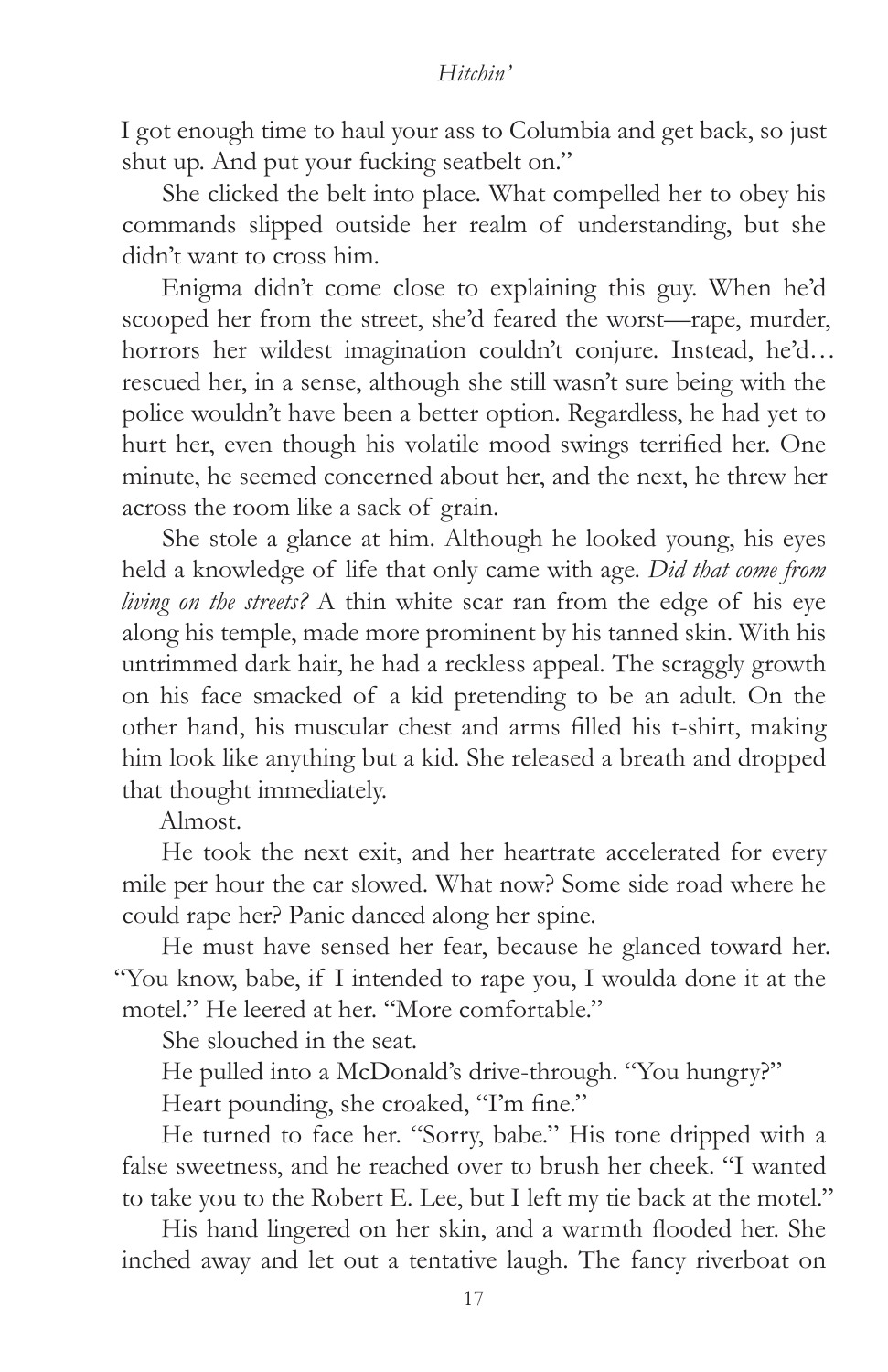the Mississippi would no sooner seat them than they would two monkeys from the zoo. But she relented. She'd had nothing to eat since leaving Columbia this morning.

He ordered two Big Macs, fries, extra ketchup, and a couple of Cokes. When the girl handed him the bag, Tony said, "Thanks, fox."

Cassie didn't miss the smile the girl at the window gave her… chauffeur. The guy was smooth and would be a force to reckon with—if he lived to see his twenties. He pulled into a parking space and passed her a burger and fries, then positioned his food so he could eat while driving. Glancing at his watch, he threw the car into drive, left the lot, and made his way to the interstate.

With skill, he steered the car while eating and still managed to keep his eye on her. Aggravation crept through her, and she scrunched her mouth. Did he think she would open the door and roll from a car flying down the road at seventy miles an hour?

She finished her food and sat silently, arms crossed, staring out the window. The entire ordeal and this—*rescue*—by Tony made her shiver. Eyes squeezed shut, she, who hadn't been to a church in years, thanked God for protecting her.

She pushed up the sleeve of his sweatshirt and ran her hand over her arm. Even after washing, grit and grime rubbed onto her palm. The gash from the Dumpster stung and hadn't completely scabbed over. It still felt sticky. The entire day made her feel defiled and dirty. She needed a shower. Her stomach lurched. What had she been thinking? Was her job so important she would risk her life just to get a story?

*Yes.*

After a few moments, she examined Tony. Oncoming cars lit his face enough for her to see his features. He was good-looking, if battle-weary. Although she couldn't see them now, the image of his eyes was ingrained in her mind. The color of deep cinnamon, sometimes they appeared smoky, as if he were wrapping her in them like a caramel apple. Then they would clear, like hardened amber jewelry with little bits of history locked inside.

Whichever color they transformed into, the frightening coldness in them made her fear him.

Did he have a girlfriend? She shifted in the seat. Tony fell far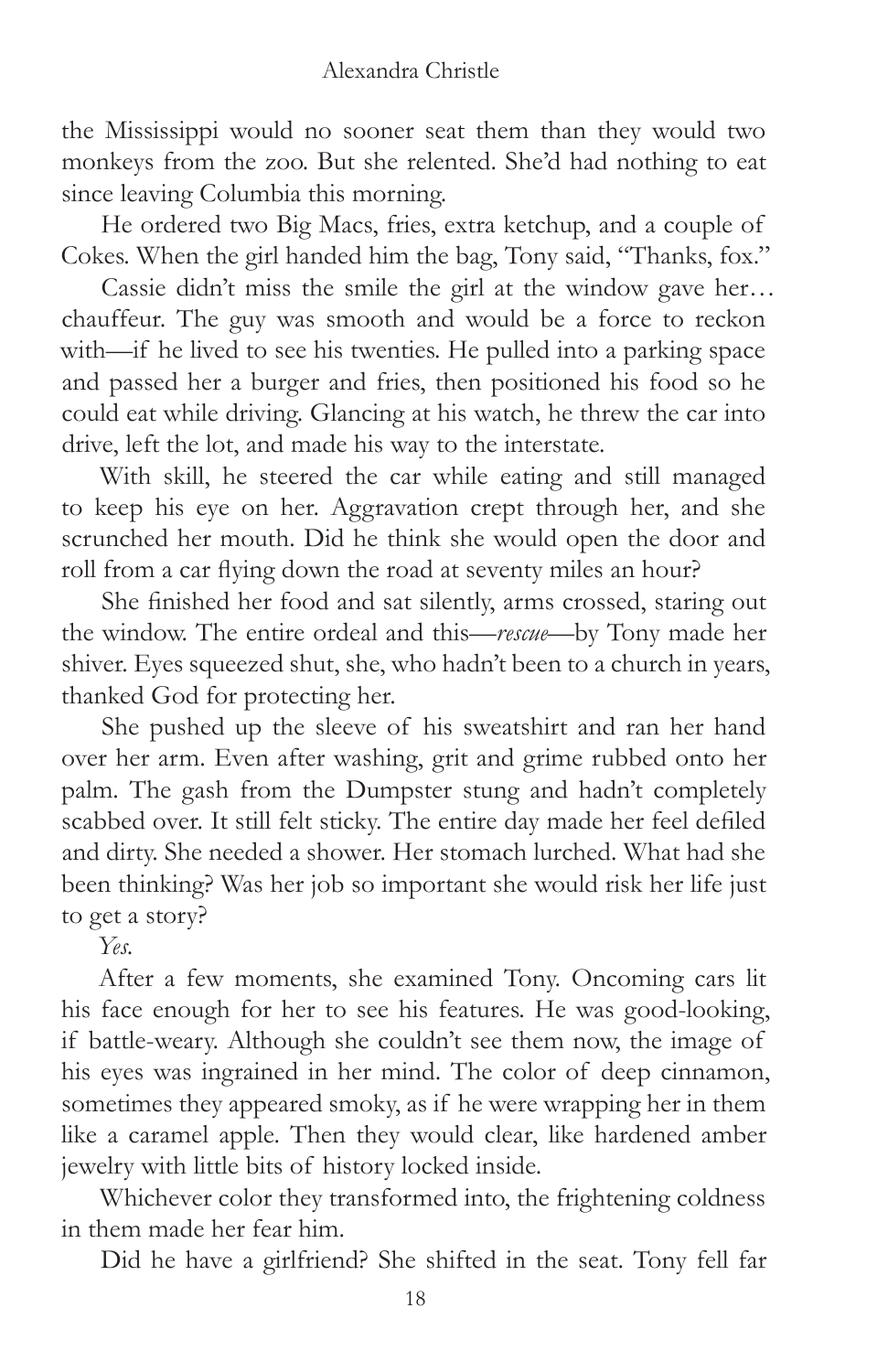from boyfriend material. The intensity of this man was multiplied exponentially by his apparent youth.

His voice broke into her thoughts. "You never answered my question. How old are you?"

His civil tone didn't mask his insistence, so she relented. "I'm twenty-six. What about you? Are you old enough to be driving at night?"

He grinned and looked at her.

Her heart leaped.

"Thirty."

Her mouth fell open. *Thirty?* "I thought maybe you were twentyone. At the most." She paused. The inconsistencies in him brought out the reporter in her. He didn't add up. A thought occurred to her—only one explanation made sense. "So now you're what? An undercover cop?"

Taking his eyes from the road for far too long at this speed, he stared at her, his expression hard. "No. Now I'm a drug dealer."

She grunted in disbelief. In spite of his harshness, the incongruities in him continued to puzzle her. "Why? What makes someone like you get into dealing?"

"Someone like me?" he said with a short laugh. "A poor *wop* who's a high school dropout and ain't got nowhere to go? Money, little white girl. It's the only way to get ahead in this world."

"I don't think you're a dropout. You don't talk like it."

His mouth settled into a thin line.

Undaunted, she pressed him further. "Aren't you afraid I'll turn you in? You're awfully open about it. What if I turned around and called the FBI or somebody?"

Tony jerked the steering wheel and ran the car onto the shoulder of the highway at seventy miles an hour. Pieces of gravel flew, popping under the metal frame, as the car screeched to a stop. He threw the gearshift into park and faced her. "You listen to me, *chica*. There's a whole world out there sweet little girls like you know nothing about. But it's real and it's dangerous, and it can get you killed. Don't *ever*  threaten a criminal, whether you intend to follow through with it or not. Life is meaningless in my world, and the people in it don't give a shit who lives or dies."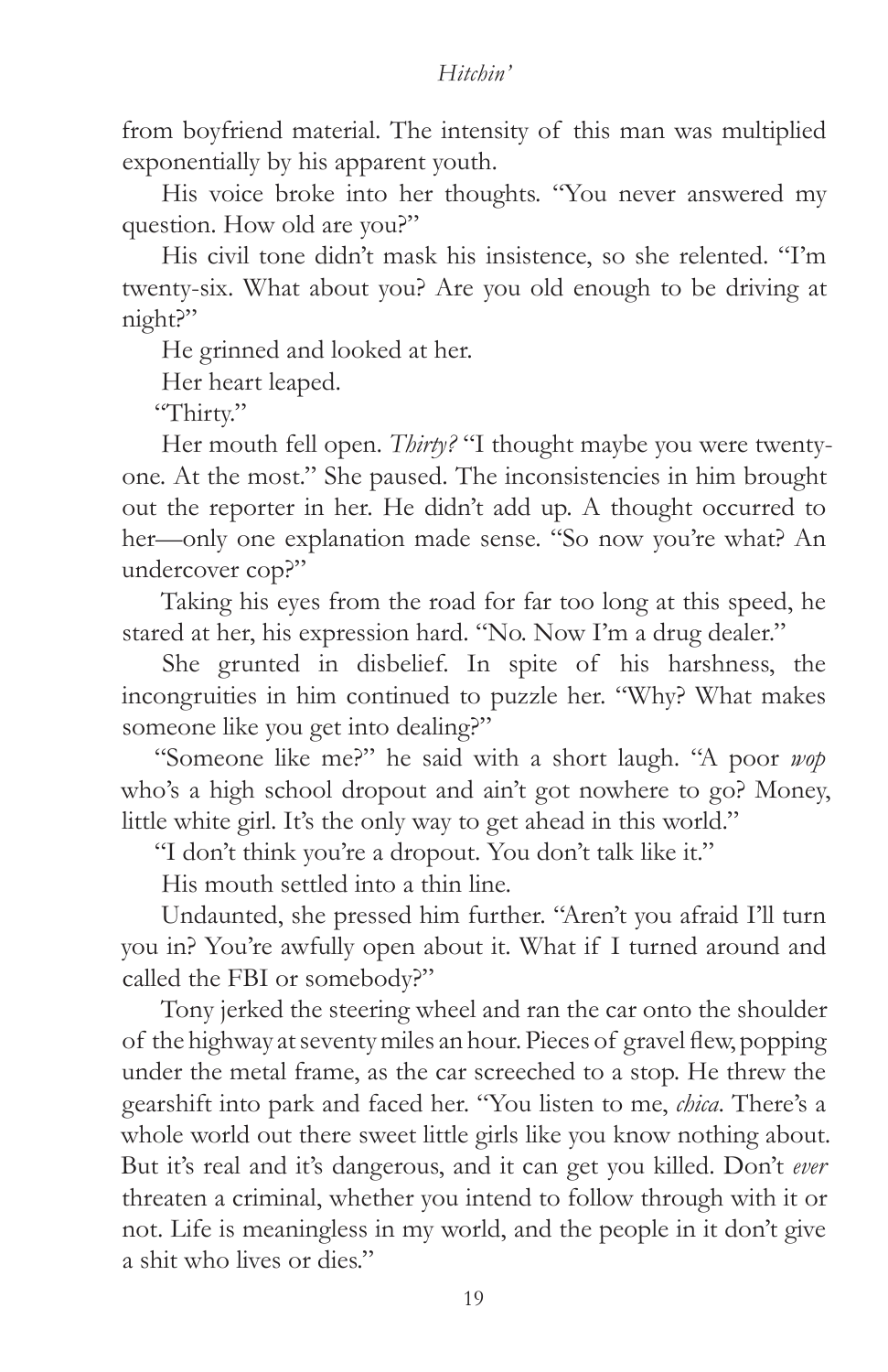During his outburst, his amber eyes turned cloudy. No hint of kindness softened his glare. Terror settled over her, an intense chill cascading through her skin.

Using her name for the first time, he said in a quiet voice, "Cassie, this isn't your world, and it isn't your problem. Stay out of it."

His soft tone emboldened her, and she knitted her brow. "Drugs are everybody's problem. Dealers—like *you*," she seethed, "make it that way."

The muscles in his jaw tensed. "Fine. Go home and vote wisely in the next election. Do your part to end it."

"You don't sound like a dealer. You sound like a cop."

He drew his hands into tight fists. The muscles in his neck strained until his veins bulged. "Goddammit, you're one persistent broad. You can't judge a book by its cover, babe."

A semi roared past, shaking the car.

She scanned his face. "I'm not. I'm reading the pages, and somewhere in you there's a chapter that says you're a good man."

Tony laughed and his features softened. "*Jesucristo*. What the hell are you, a goddamned writer?"

"I'm a reporter. I went to Journalism School at Missouri."

"God help me. It figures." He put the car in drive and pulled onto the road, muttering. "Fucking reporters. You think you can change the world."

"I can try."

He continued driving in silence. After a while, he said, "It wouldn't work, anyway. You'd have to call the DEA."

"What?" What the hell was he talking about?

"The FBI doesn't handle drug cases. If you wanted to report me, you'd have to call the DEA. If you're a reporter, you should learn your law enforcement agencies."

"You know an awful lot for an uneducated *wop*." The word fired from her mouth.

"I'm a pusher. It's in my interest to find out these things. I like to know who's coming after me."

She scowled at his glibness. "You're disgusting." The smile easing across his face sent a flush of tingling nerves through her.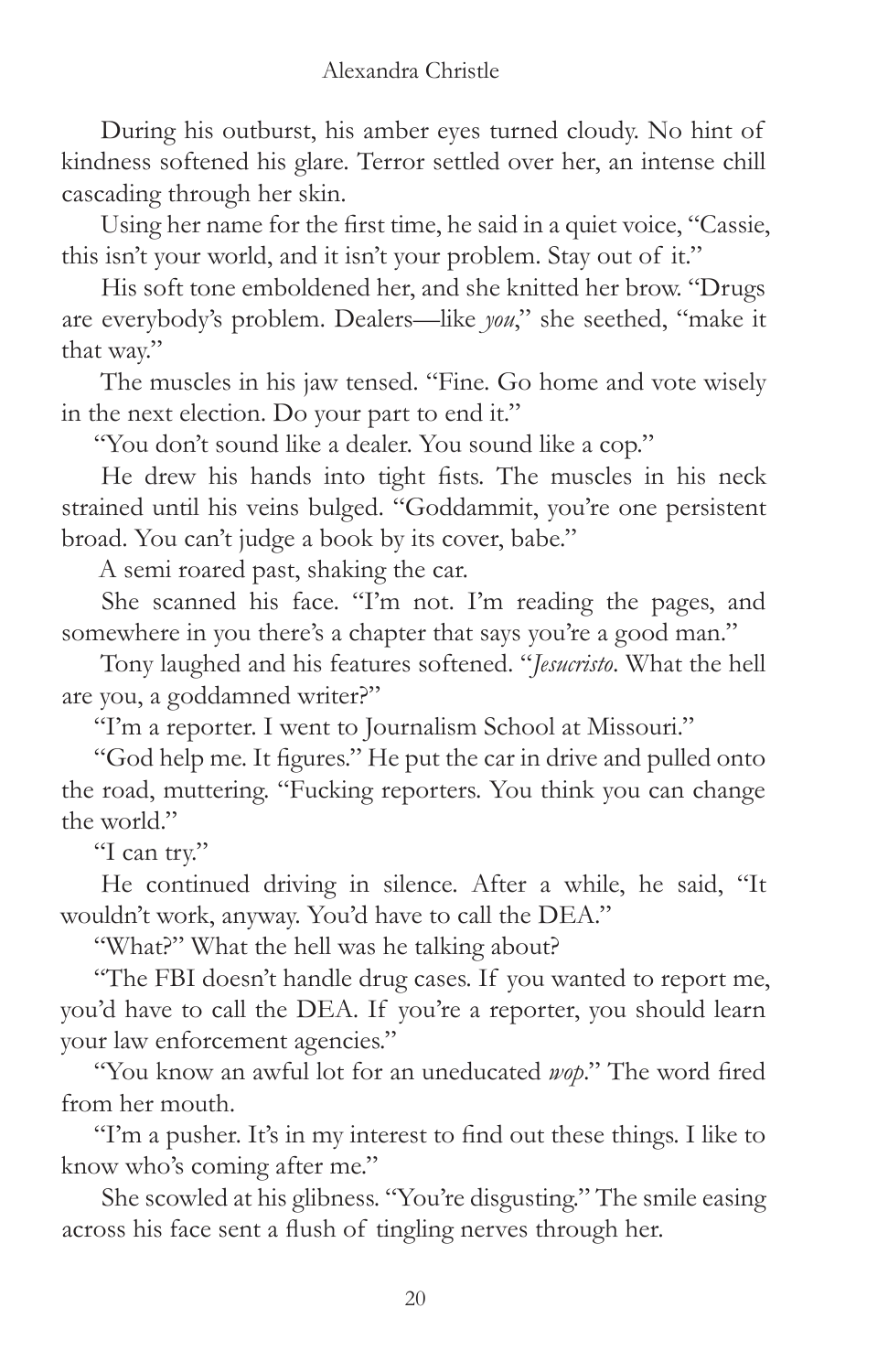TONY MADE THE remainder of the two-hour drive in silence until he reached the outskirts of Columbia and the girl started to give him directions to her apartment. When he pulled up front, she rested her hand on his arm. "Tony, listen, thanks for helping me out."

"Yeah, sure." He shifted his position on the steering wheel. The small misadventure was over. His stomach clenched. Her face would haunt him for a long time. He needed to get her out of his head. Pronto. "I gotta get back to St. Louis."

"Right. Thanks for the ride. I owe you one." Her light tone belied the somber expression in her gray eyes. She got out and walked to his window, starting to pull her arm out of the sweatshirt.

He reached out the window and grasped her hand. "Keep it." Moonlight glinted on her red hair, begging him to run his fingers through the tangled curls. He shook himself from his thoughts. "Look, *chica*. Promise me something. Knock it off with this hitchhikin' shit"

She let out a small laugh. "That's a pretty safe promise." She hesitated. "Be careful."

"I have to in this business."

Cassie started to back away, but his grip tightened. "So what's your last name, anyway?"

"Phillips."

"Cassie short for Cassandra?"

She nodded.

"Well, Cassandra Phillips, I'll keep an eye out for your byline."

Her gaze floated over his face, settling on his eyes. "What's your last name?"

"Scarlotti"

"You said you were a— Why do you speak Spanish?"

His face lightened with amusement. "I said I was a *wop*? I'm Sicilian. But ya gotta speak *spic* if you're gonna hang with the *spics*, *chica*."

She studied him. "You don't look Sicilian—or Italian, either. You look sort of Hispanic."

"Yeah? Well, there ain't no telling who my asshole father fucked." He shrugged. "And he kept my ma so drugged up, he coulda brought me in from the street and she woulda thought I was hers." He focused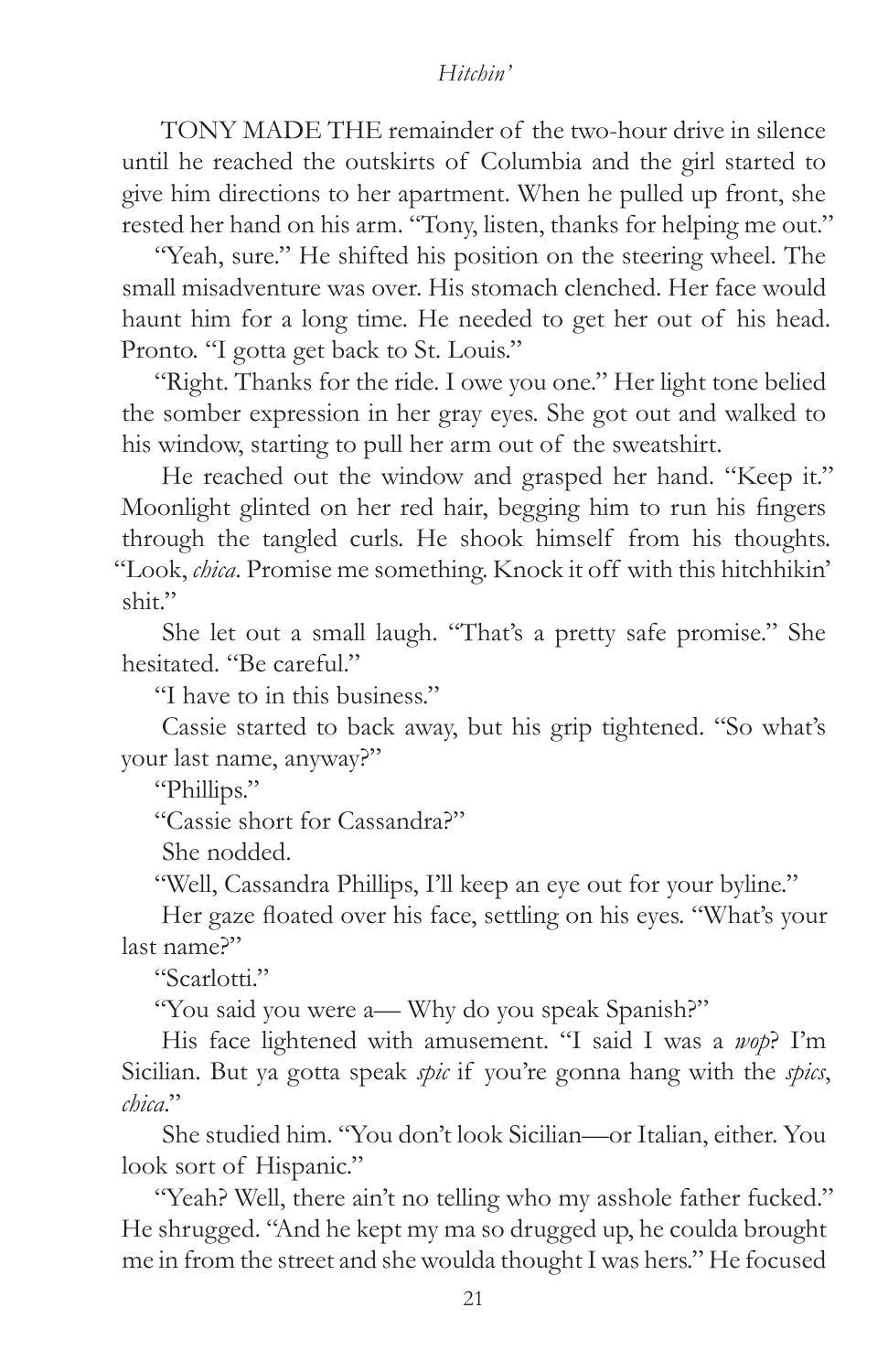#### Alexandra Christle

on a car passing behind her then pulled his gaze back to her, finally letting go of her hand. "Take care of yourself, *chica*."

She nodded and backed away then slowly mounted the steps to the building. Before she went inside, she turned and looked toward him for a long moment. He stayed while she disappeared through the door, watching until a light came on in an upstairs window. Drawing a long breath, he shifted the car into drive and made a U-turn.

During this stunt, no matter what he said, she continued her relentless interrogation, apparently unwilling to accept him at face value. He shook his head. Tony Scarlotti's education came from the streets and a quiet obsession with reading. Hundreds of idiots thought they could make an easy buck selling drugs. They all either got killed or hooked on the stuff.

### *Like Tom?*

He cursed violently and slapped the steering wheel. *No. Not like Tom. He did* not *get hooked on this shit.* Tearing his thoughts away from his brother, he dragged himself to the present. No, his plans required some finesse if he wanted to reach his goals.

*Are you sure? Are you sure this is the way?*

He gritted his teeth, whipped past a slow-moving car, and refocused. His reputation on the streets painted him as a man who eliminated problems without hesitation. Cassie seemed frightened by him, and it was for the best. He played his role and did it well because this was more than a job to him. Still, his intent did not include hurting innocent people.

Cassie Phillips was an innocent—in several ways—and yet, her guilelessness made her more dangerous than the most ruthless drug lord. Something about her had stirred deep desires he'd buried seven years ago.

Needs he'd abandoned when his brother was killed.

A part of him had died the day that news reached him, and he wouldn't rest until the truth came out. Meanwhile, this job that consumed him and the ghosts that haunted him had turned him into a dangerous man, one who had no illusions about himself.

And right now, that man had a meeting to get to.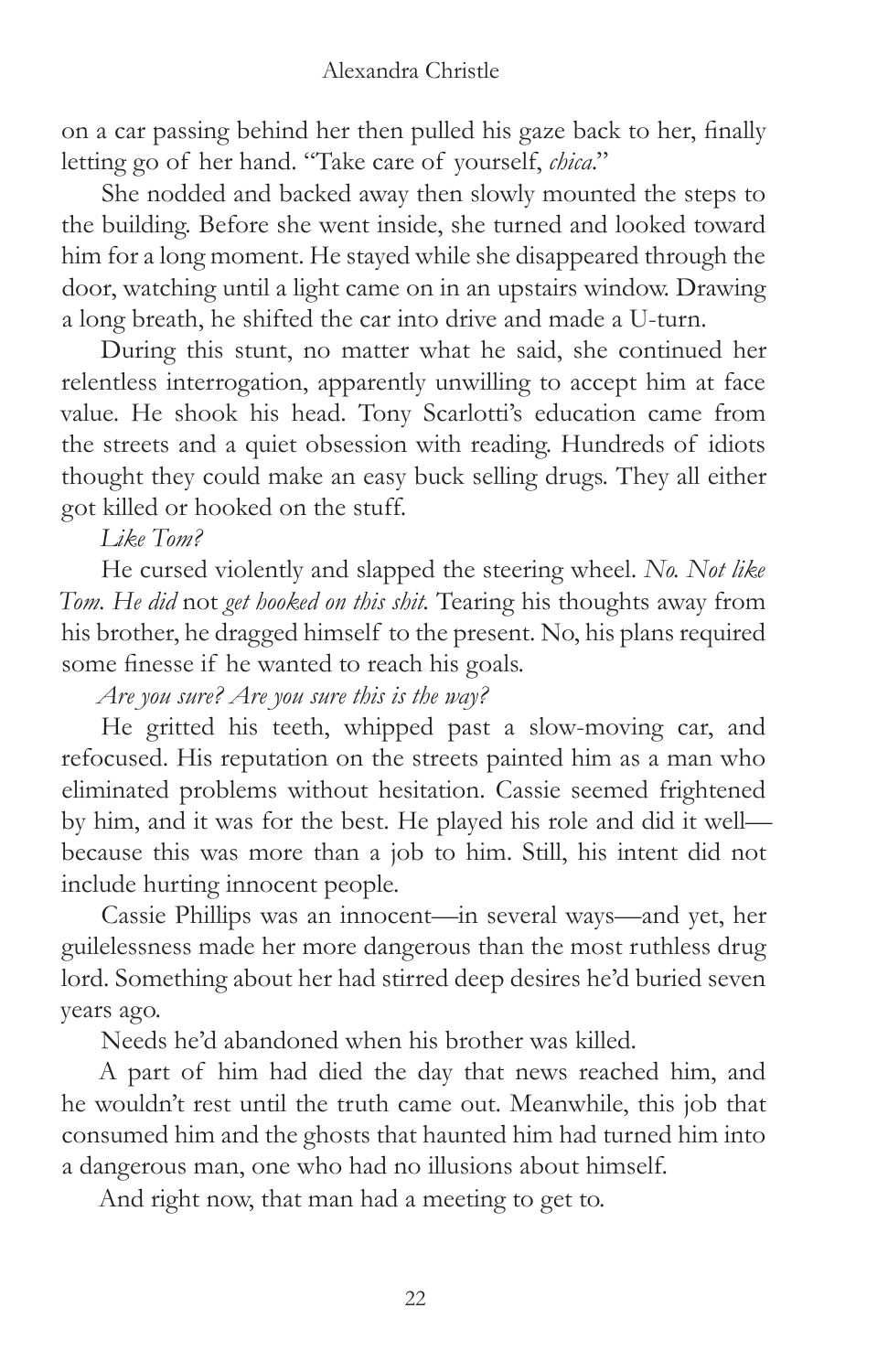## 4

assie trudged to the elevator and pushed the button for the fourth floor. As the lift ascended, she leaned against the woodtone paneling and closed her eyes. This experience had gone far beyond draining. An emptiness perme assie trudged to the elevator and pushed the button for the fourth floor. As the lift ascended, she leaned against the woodtone paneling and closed her eyes. This experience had gone In her pursuit of a prize-winning story, she'd come away with more than she'd expected, and nothing she could ever write about.

The elevator doors parted, and she plodded down the hall, the tightness in her chest closing as her temples throbbed. Writing any kind of story about Tony would require more time with him. Aside from smoking a few joints and popping a couple of white crosses during exams in college, the drug world was completely alien to her.

Her hand shook as she stuck her key in her door lock. *Is it the story you're after, or just Tony?* Her face burned. She shoved into her apartment and slammed the door.

She needed a shower. Cold. But she only got as far as the sofa before her legs gave out and she fell onto it, unable to move. No rational thoughts. Just a vacuum remained where her soul used to be. A hypnotic doze had almost overtaken her when a noise brought her to consciousness…someone at the door. She bolted upright, her heart in her throat.

The doorknob started to turn. A scream rose, but before any sounds could form in her throat, her roommate appeared in the doorway. "Jackie! What are you doing here?" The fading adrenaline rush made her heart hammer against her ribs.

Her roommate tossed her keys and bag on a table by the door. "Um, I live here?"

"Yeah, but…I thought you were out of town." Her voice caught, strained and breathless.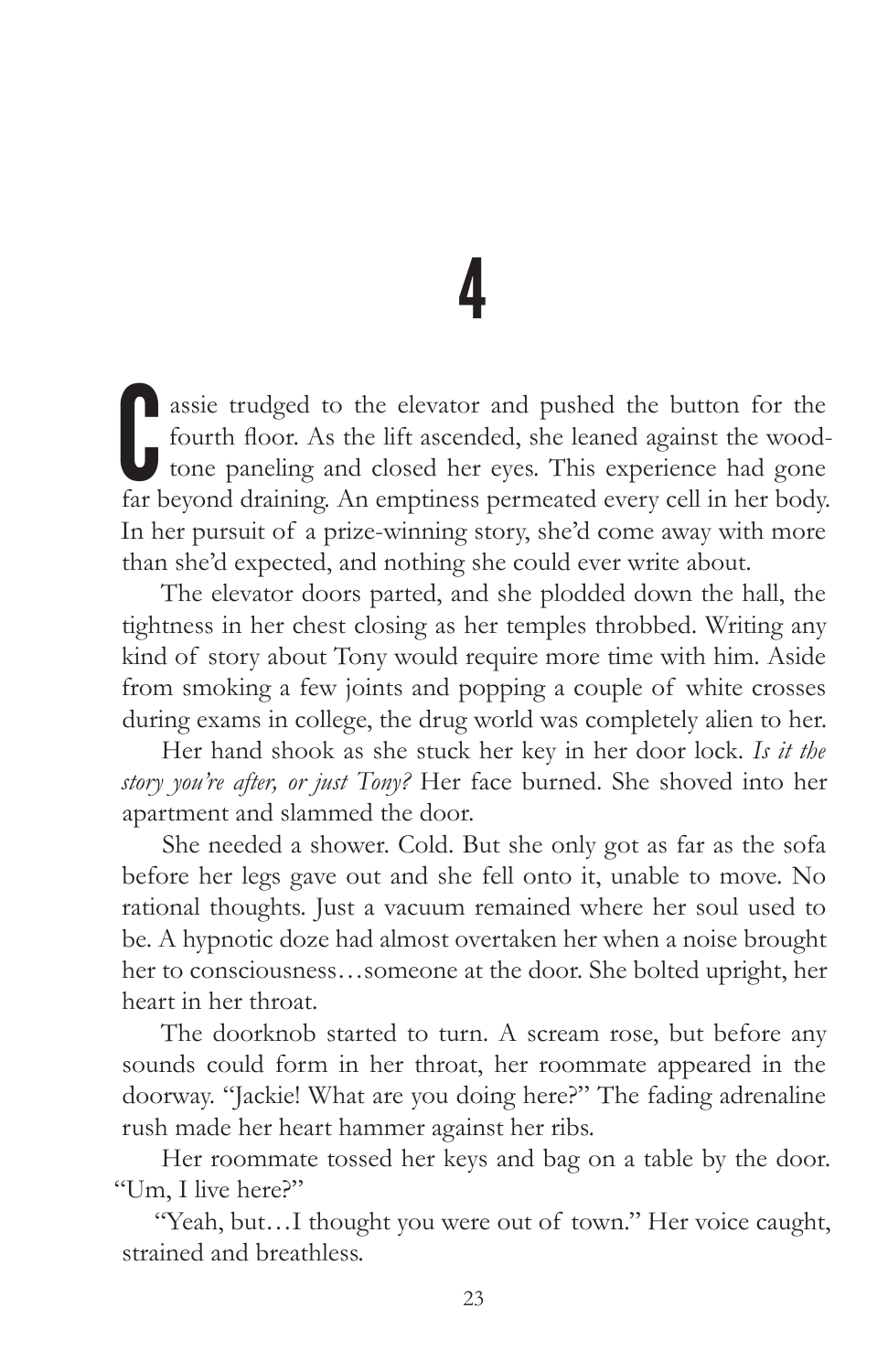#### Alexandra Christle

"It's Sunday night. Work tomorrow?" Jackie threw a glance her way then stopped. "Cassie! What happened to you?"

She opened her mouth to answer, stared at Jackie for a second, then dropped her head and linked her fingers behind her neck. How in the world could she explain this one?

TONY CRANKED UP the speedometer. He couldn't afford to arrive late to this buy. Too much of his future hinged on its outcome. His little jaunt to Columbia had interfered with his plans—his desire to spend a few more minutes with Cassie had put him behind schedule.

What the hell had gotten into him? He should've given her some money and driven her to the bus station. He had to get his mind off that woman or he would screw up tonight, and a screw-up in this business could land him dead. Dead did not fall on his agenda.

With the thirty grand tucked in his suitcase, if his luck held, a kilo of cocaine would be in his hands tonight. Cut, it would sell on the streets for nearly a hundred thousand bucks, and he'd be one step closer to his goal. A few more big scores, and he could quit this, return to Columbia, get Cassie, and disappear.

*Jesucristo, asshole. What kind of dream world have you fallen into?*

With effort, he turned his attention to his driving as he made his way to East St. Louis. He exited the interstate and wound slowly to the riverfront, found a parking place on a quiet side street, and locked the car.

Hands in his pockets, he slipped down the deserted street. Adrenaline made his heart race, and he paused to calm his nerves. Beneath his arrogance hid an animal ready to bolt. With one quick look behind him, he ducked into an alley and huddled in the rear entryway of a closed office. A silhouette came from the shadows, but Tony didn't jump. He slid from the doorway. "Got my merchandise?" He wrapped his fingers around the grip of the .44 in his pocket.

"Kilo, just like you ordered."

"How many times can I step on it?"

"Cut it in half, man. Double your money."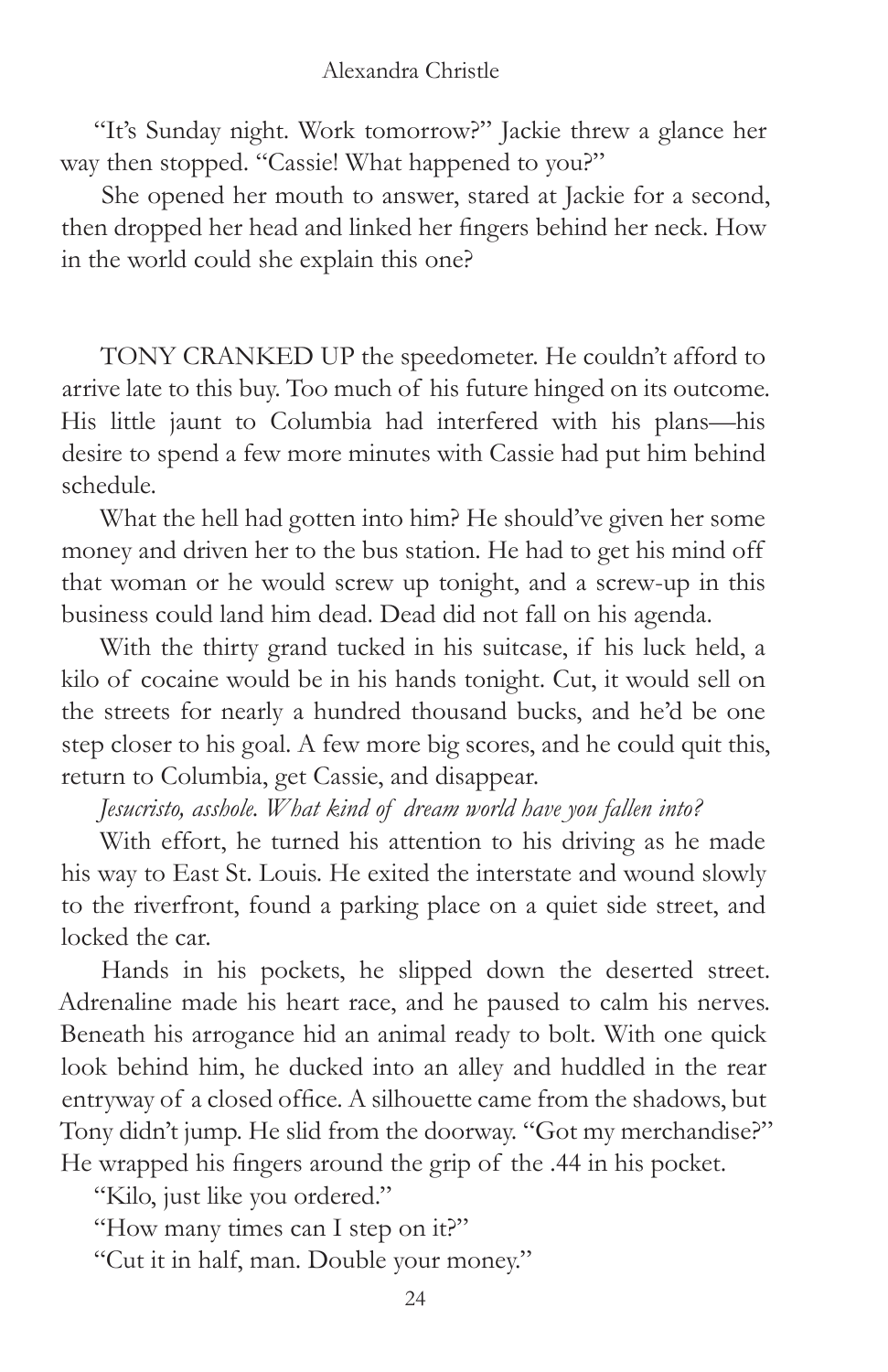Tony shoved the man against the bricks. "This is shit. I can't make a living off this crap. I gotta be able to step on it twice or I don't make enough profit."

The man sniffled. "Try it, man. I'll give you a line. I'm tellin' ya, you can cut it. Maybe one and half times, and it'll still be ten percent pure. Plenty high for street sales."

Heat flushed through his body. This had wasted his time, and that didn't make him happy.

The man hunched and averted his eyes. He ran a grimy finger under his nose.

Tony grabbed him by the front of his shirt and pulled him up. "You stupid fuck. You stole part of this stash and cut it yourself, didn't you?" He shoved him again and pulled out his gun. The man whimpered when Tony pressed the barrel to his neck. "Listen to me, fuckface. I got the cash for a real buy. This worthless crap ain't gonna do me any good. I'm tired of screwing with you. Take me to meet your source."

The man cringed, and his voice fell to a raspy whisper. "You think I'm nuts, man? He'll kill me. I ain't squealin'."

"Yeah? How about I blast a hole in your head, asshole? You won't be squealing then." He pressed the gun deeper.

The man squeezed his eyes shut. "No, man…don't shoot me! I'll get him, I swear!"

Disgusted, Tony released him. The man sniveled, shifting on his feet. Tony reached into the addict's pocket and yanked out a .22. "Worthless piece of shit gun. What are you going to do with this toy, asshole? You couldn't kill a fuckin' cockroach with this." He stuffed the pistol in a pocket.

The man started blubbering. "Shit, man. Don't kill me."

Tony held his shirt at the neck and pushed him against the wall. "It's Aguiar. I know it's Aguiar. You find the prick and tell him Tony Scarlotti's lookin' for him. I want a serious buy, and I want it quick." He raised his .44 and fired into the doorframe by the man's ear. The blast resounded in his head, making his ears ring.

The pusher screamed and covered his ear with his hand. "Shit! You crazy bastard! I can't hear nothin'!"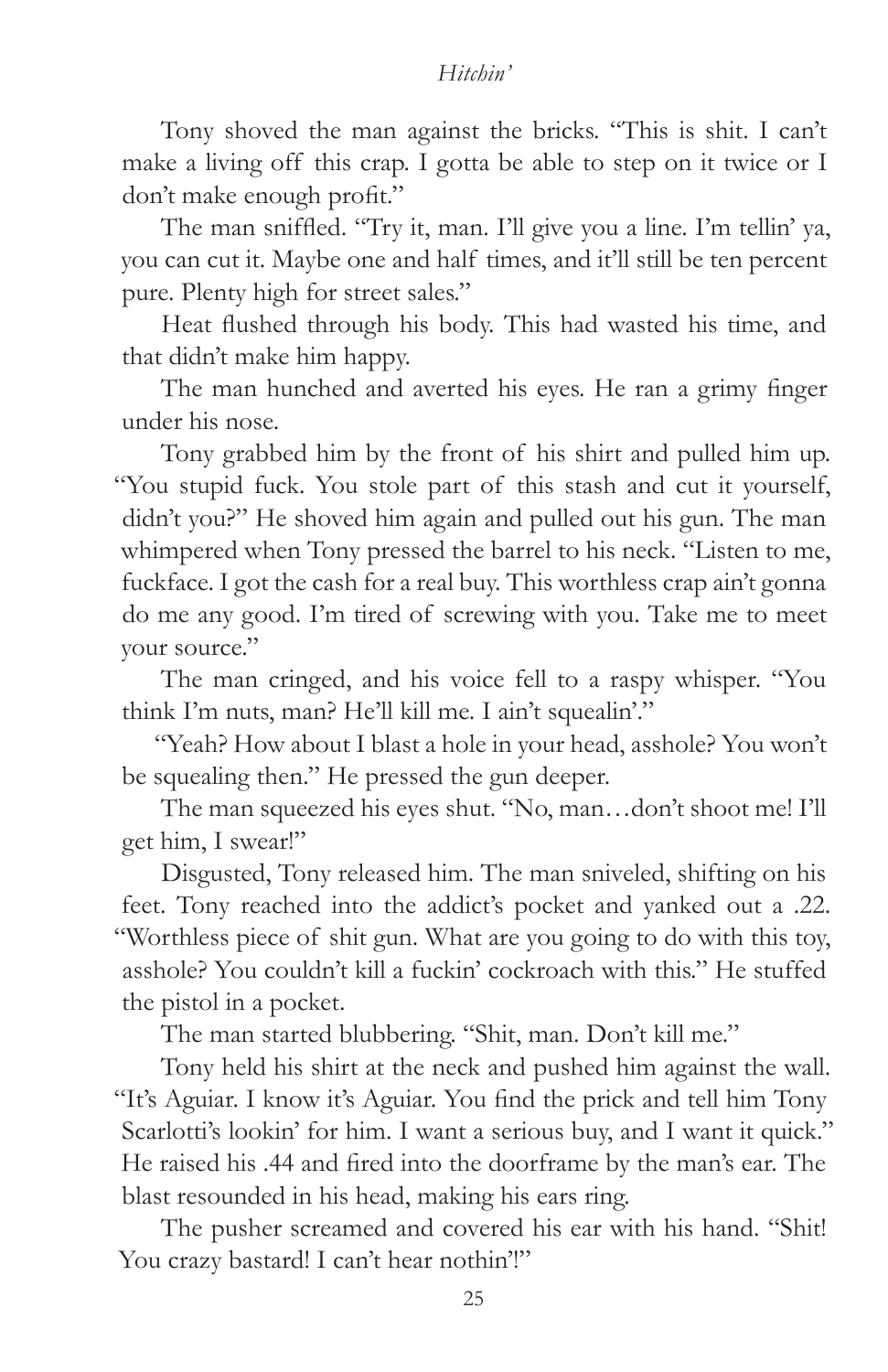Tony leaned over and whispered into his other ear. "Next time, I'll blow your fuckin' ear off. Don't double-cross me. I don't like it. Get in touch with me tomorrow." He ripped open the man's jacket and pulled a plastic bag full of white powder from an inside pocket. "I'm takin' this with me. You tell him he'll get his money when I get some decent goods."

"You gotta pay me, man! He'll kill me if he don't get his money!"

"Then I guess you got a problem, don't you, dumbshit?" He shoved his gun in his pocket and hustled down the alley.

A police cruiser coasted by, and Tony ducked into another doorway until it disappeared. The cops' broadening interest in this district was largely due to him. His drug dealings were no secret, but it didn't concern him. Name recognition meant everything. Being another nickel-bag street dealer didn't mesh with his plans.

He made it to his car and drove from the quiet area. That sleazebag go-between had taken a portion of the stash for himself and powdered down the rest, claiming it could still be cut. It confirmed his suspicions that Aguiar was a major dealer. Unfortunately, his information would probably come from a new contact. If Aguiar's reputation held true, this worthless shit wouldn't live to see tomorrow.

He pulled into a parking place at a nearby bar and locked the .22 and bag of coke in the glove compartment, then sauntered into the dingy lounge and shed his jacket in the overheated room. A cloud of smoke hung in the air, creating a murky veil in front of the television screen. A flickering image of Johnny Carson filled the small TV, as he feigned surprise over another sexy actress's suggestive comments. Tony slid onto a stool, and the bartender glanced his way. He gave the man a small nod, and a shot of tequila appeared in front of him.

He threw the burning liquor into his mouth and swallowed then set the glass on the counter with a thunk. The bartender poured him another, and he twirled the glass in his fingers, watching the liquid spin.

"Hi, Tony," a whispered voice said. "I didn't think you was coming tonight."

A hand fondled his leg. Without turning to face her, he gazed at her reflection in the filmy mirror behind the bar. He raised a finger, and the bartender set a bottle of Falstaff in front of her. She picked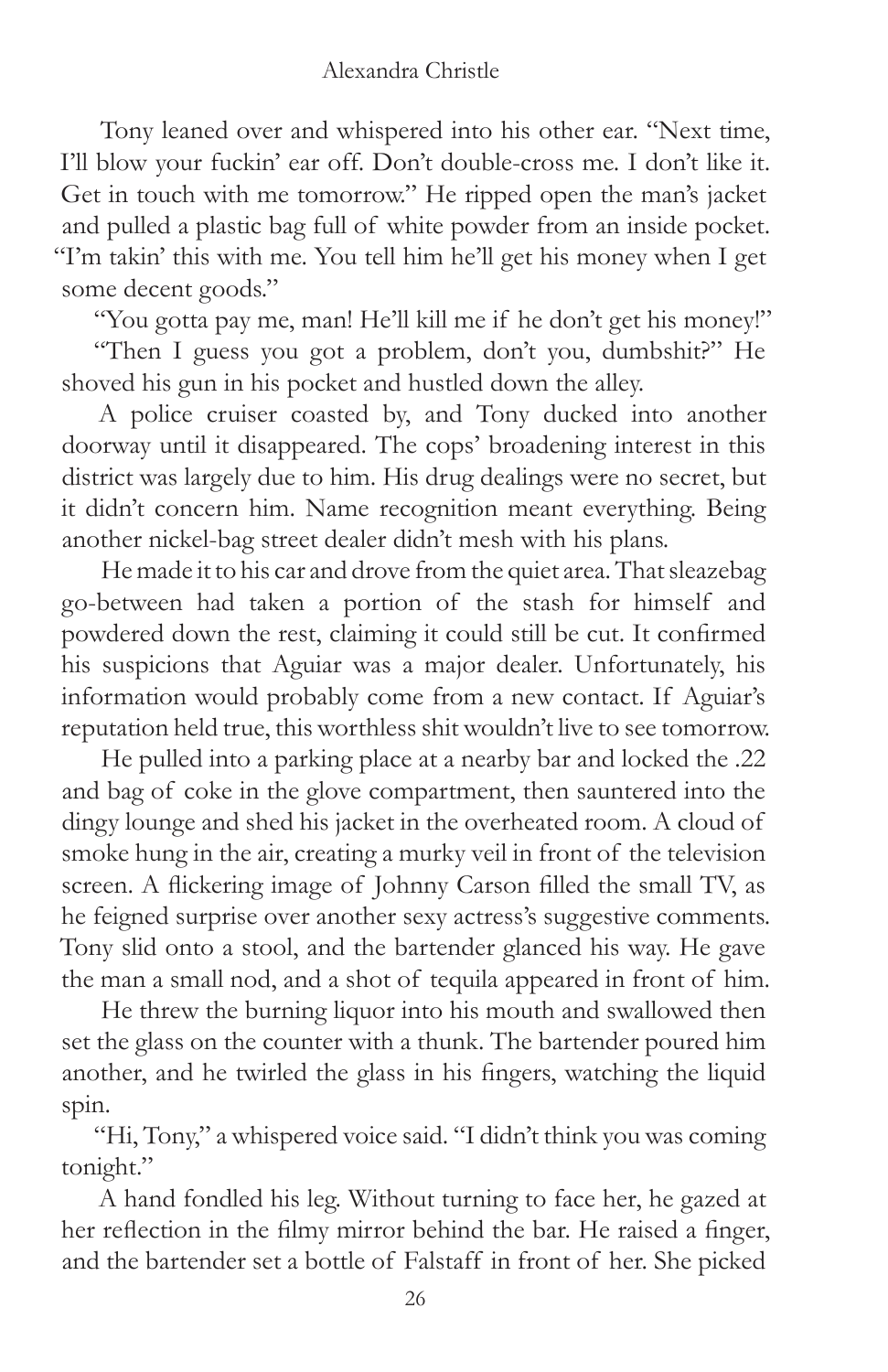it up and drank. Tony spun his stool to examine her. Bleached hair lay against her head in stiff curls that past encounters told him felt like straw. Deep red lipstick the color of her low-cut dress accentuated her full lips. He grabbed her arm and leaned close. "If you didn't think I was comin', why you wearing that dress?"

She wrenched her arm from his grasp. "Fuck yourself."

He took his glass and tossed the tequila down his throat then scanned the room and settled on a brunette in the corner. As he threw some bills on the bar and stood, the brunette came to meet him. She slipped her hand around his arm with a scant smile at the woman in the red dress.

He shot a final look at the blonde. "Don't fuck with me, *puta*."

She cursed at him as he left the bar, but it didn't matter what the whore thought of him. Women loved Anthony Scarlotti, and never turned him down. He slid his arm around the brunette's waist as they went outside then pulled her close to kiss her long and hard. His only care now was whether to take her in the car or wait until they reached her apartment. Or both.

But he broke away from her and swore. An image of Cassie Phillips hovered in his mind.

"What's wrong, Tony?" She ran her tongue along his ear.

He pushed her away. "Nothing. Let's go." He scowled as he led her to his car.

Plenty was wrong.

CASSIE SIGHED SO deeply her shoulders lifted then fell in defeat. "…and then he dropped me off and left." She flopped against the sofa cushion, burying herself in its familiar comfort.

Jackie shook her head. "I don't even know what to say. Are you going to write a story?"

"No. I don't think so. I don't see how. It's too personal. I can't substantiate any of it." She hesitated. "Unless I could find him again. I kind of know where the motel was."

"Are you crazy?" Her tone peaked. "You can't go off trying to find him. He has a gun. He might decide to shoot you next time."

"But Jackie, he was nice."